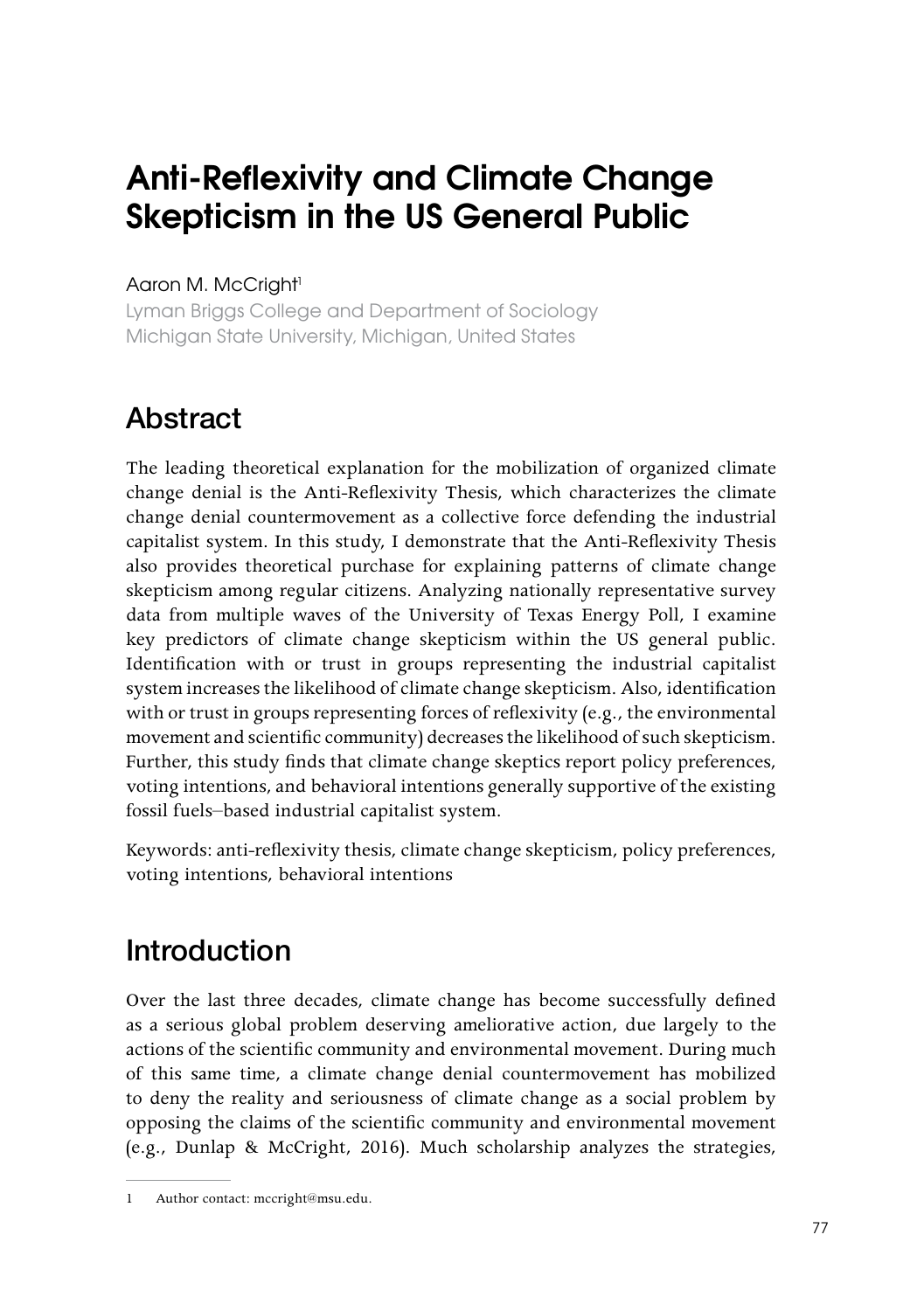techniques, and effectiveness of key components of this US-based climate change denial countermovement: fossil fuels (and other) industry organizations (e.g., Freudenburg, Gramling, & Davidson, 2008; Layzer, 2007), conservative think tanks (e.g., Dunlap & Jacques, 2013; McCright & Dunlap, 2000, 2003; Oreskes & Conway, 2010), contrarian scientists (e.g., Lahsen, 2008; McCright, 2007), and Republican politicians (e.g., McCright & Dunlap, 2003, 2010). Recent work confirms the results of earlier studies and documents the evolving funding and organizational structure of this countermovement (e.g., Boussalis & Coan, 2016; Brulle, 2014; Farrell, 2016a, 2016b).

The leading theoretical explanation for this mobilization of organized climate change denial is the Anti-Reflexivity Thesis (e.g., McCright & Dunlap, 2010), which characterizes the climate change denial countermovement as a collective force defending the industrial capitalist system against claims that the system causes serious problems. In this paper, I argue that the Anti-Reflexivity Thesis also may provide insights for understanding the patterns of climate change skepticism<sup>2</sup> within the general public. Analyzing nationally representative survey data from multiple waves of the University of Texas Energy Poll, I test hypotheses derived from the Anti-Reflexivity Thesis to explain key predictors of climate change skepticism within the US general public. Further, since few studies focus on the attitudes and behaviors of climate change skeptics, I also examine how climate change skepticism is related to energy-related policy preferences, voting intentions, and behavioral intentions.

Briefly, this paper makes the following contributions. First, this study extends an emerging theoretical framework in environmental sociology by demonstrating the efficacy of the Anti-Reflexivity Thesis for explaining the dynamics of climate change skepticism in the general public. In the process, this study integrates key theoretical insights into the evolving scholarship on climate change skepticism. Second, the analyses determine the extent to which key Anti-Reflexivity Thesis variables (i.e., trust in and/or identification with forces of reflexivity or antireflexivity) influence climate change skepticism independent of the effect of political orientation. This may provide theoretical guidance for understanding

<sup>2</sup> In this paper, I use "climate change denial" when discussing the individuals and organizations in the organized countermovement to challenge the reality and seriousness of anthropogenic climate change. I use "climate change skepticism" when discussing members of the general public who do not believe the scientific claims about climate change but who otherwise are not likely involved actively in the climate change denial countermovement. In my literature review of studies reporting the results of general public surveys, I use "skepticism" for what other scholars variously term "rejecting the science," "denial," "skepticism," "contrarianism," or "naysaying." I do recognize that using "skepticism" in this way is inconsistent with how philosophers and sociologists of science historically have used the term, especially when discussing the institution of science (e.g., Merton, 1938). Yet, social scientists who study climate change lack a more accurate term between "skepticism" and "denial." It seems prudent to reserve use of the term "denial" to those individuals and organizations actively challenging the reality and seriousness of anthropogenic climate change and apply the term "skepticism" to regular members of the general public who simply report views in opposition to the scientific community.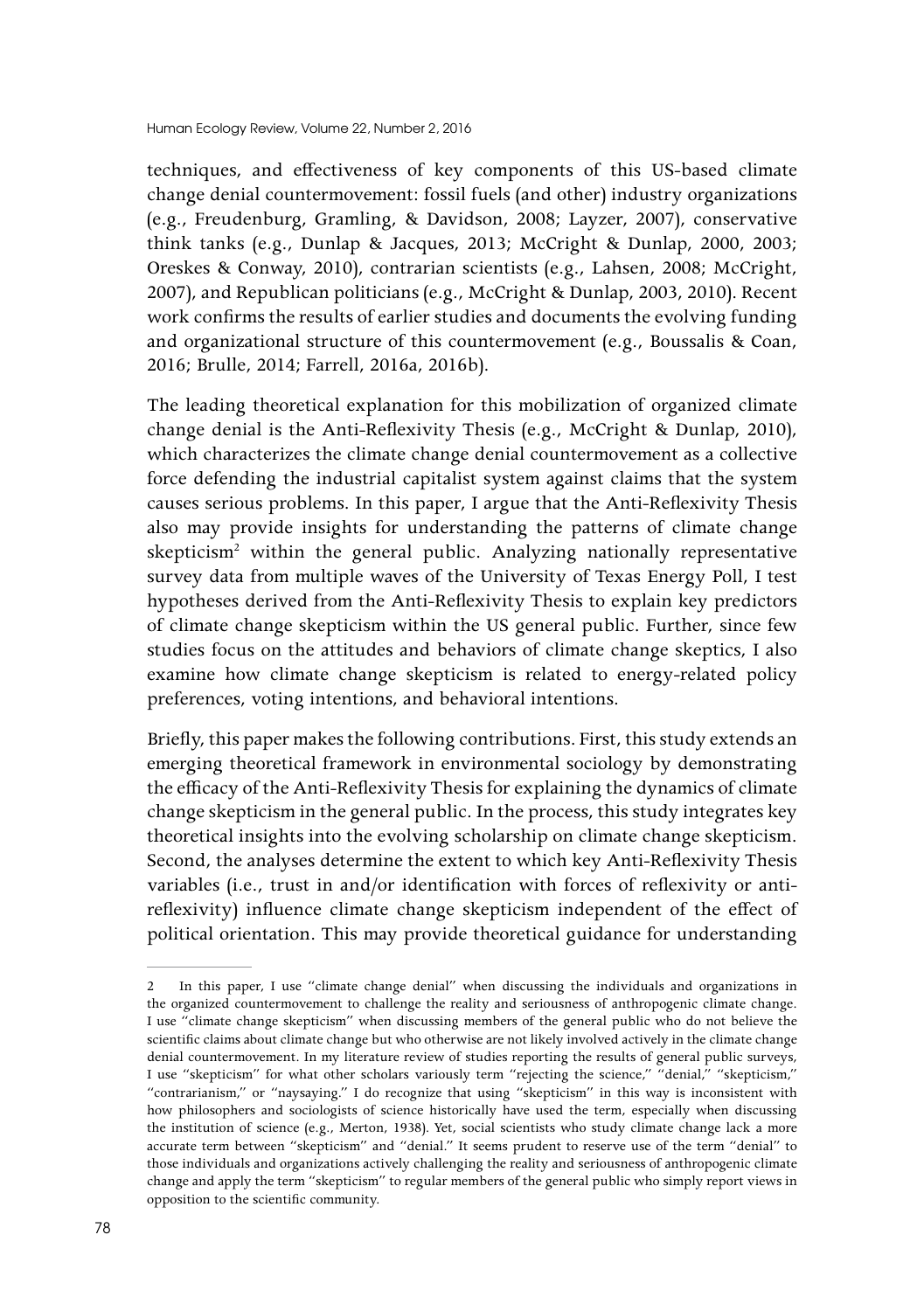climate change skepticism in those countries where climate change is less politicized and skepticism is less aligned with political orientation. Third, this study is one of the first to examine how climate change skepticism is related to other environmentally consequential decisions.

In the next section, I review those studies that specifically examine climate change skepticism among regular citizens. I then explain the key arguments of the Anti-Reflexivity Thesis, deriving insights for explaining citizens' climate change skepticism. After describing the dataset and the variables used in the study, I present and discuss the results of my analyses. I close with a brief discussion of potential avenues for future research.

## Survey research on climate change skepticism

The last 15 years have seen the emergence of a body of studies examining the patterns of climate change skepticism via survey research. This literature is still developing and remains characterized by a range of approaches and analytical techniques and, more consequentially, diversity in the operationalization of climate change skepticism. Nevertheless, a few clear patterns can be identified. In this section, I first describe the nature of these studies before summarizing their most robust empirical results.

Most of the studies in this emerging literature examine the predictors of climate change skepticism (e.g., Evans & Feng, 2013; Leviston & Walker, 2012; Poortinga et al., 2011), though a few treat climate change skepticism as a predictor variable (e.g., Capstick & Pidgeon, 2014; Engels et al., 2013; Smith & Leiserowitz, 2012). While some studies use small, non-representative samples,<sup>3</sup> most utilize large, nationally representative samples from the United States (e.g., Feldman et al., 2012; Hamilton, 2012; Leiserowitz et al., 2012; McCright & Dunlap, 2011a), Australia (e.g., Leviston & Walker, 2012; Leviston et al., 2013; Lewandowsky, Gignac, & Oberauer, 2013), Britain (e.g., Clements, 2012; Poortinga et al., 2011), or Germany (e.g., Engels et al., 2013).

Earlier work identifies four key dimensions of climate change skepticism: believing that the Earth is not warming and climate change is not happening (trend skepticism); believing that human activities are not causing climate change (attribution skepticism); believing that climate change will not have significant negative impacts (impact skepticism); and believing that there

<sup>3</sup> These studies using small, non-representative samples examine residents of a western Canadian city (Heath & Gifford, 2006), residents of a few British counties (Whitmarsh, 2011), the UK general public (Capstick & Pidgeon, 2014), residents of an Australian state (Lo, 2014), Australian adults (Hobson & Niemeyer, 2013), residents of a Swedish city (Häkkinen & Akrami, 2014), and visitors of climate blogs from multiple countries (Lewandowsky, Oberauer, & Gignac, 2013).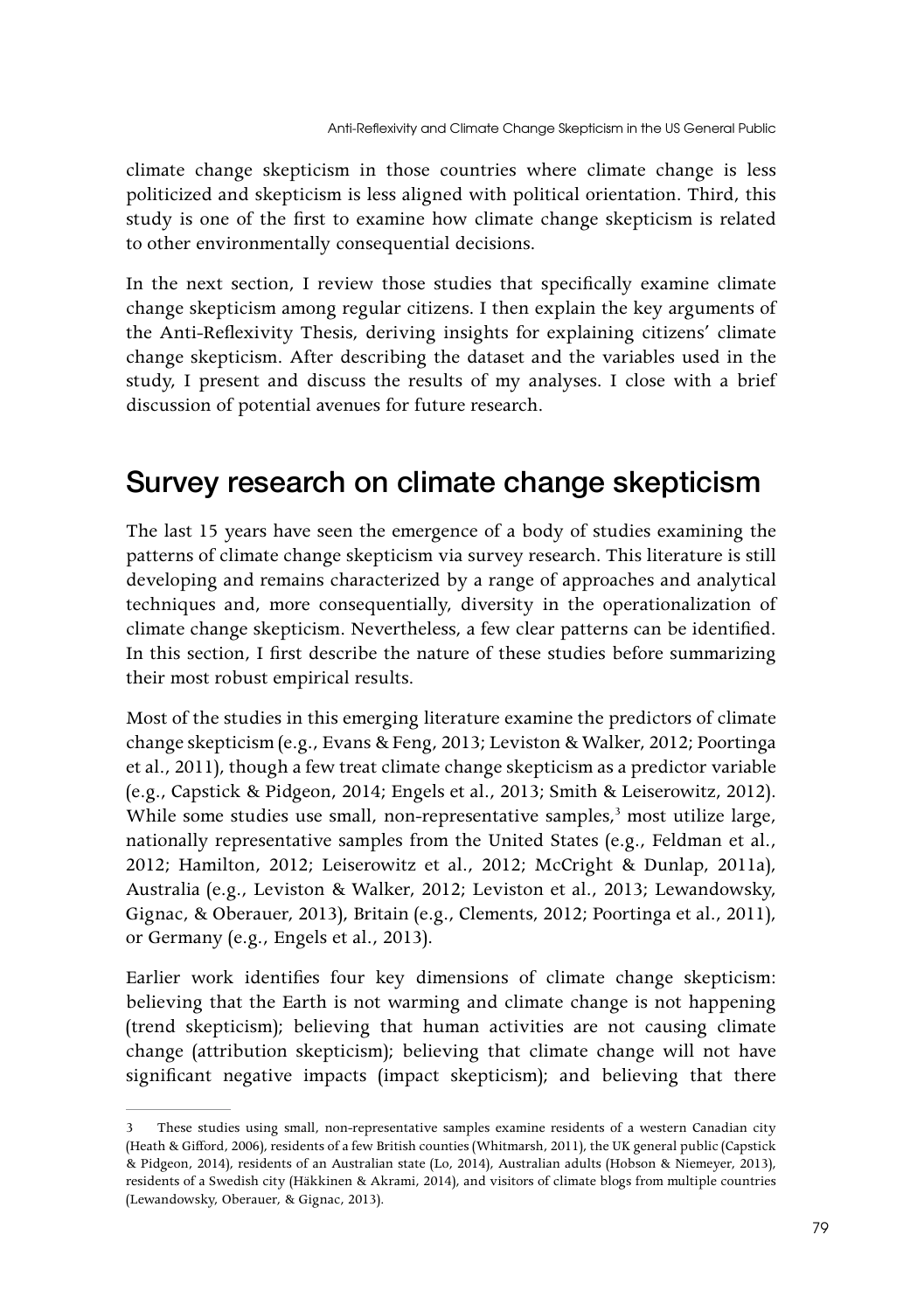is no strong scientific agreement on the reality and human cause of climate change (consensus skepticism) (e.g., McCright & Dunlap, 2000; McCright, Dunlap, & Xiao, 2013; Rahmstorf, 2004). Most of the studies in this literature operationalize climate change skepticism directly via single-item or composite measures.4 These studies can be classified according to the dimensions of skepticism they measure (even as they may also include items that do not easily fit into the following categories):

- trend skepticism only (e.g., Hmielowski et al., 2014; Leviston et al., 2013);
- trend and attribution skepticism only (e.g., Leviston & Walker, 2012);
- trend, attribution, and impact skepticism only (e.g., Capstick & Pidgeon, 2014; Clements, 2012; Heath & Gifford, 2006; Leiserowitz et al., 2012; Lewandowsky, Oberauer, & Gignac, 2013; Lewandowsky, Gignac, & Oberauer, 2013; Lo, 2014; Whitmarsh, 2011); and
- trend, attribution, impact, and consensus skepticism (Engels et al., 2013; Feldman et al., 2012; Häkkinen & Akrami, 2014; McCright & Dunlap, 2011a; Poortinga et al., 2011).

Few of the studies using nationally representative data provide descriptive statistics to allow comparison of the spread of climate change skepticism across countries and over time. Further, those studies that do report such statistics often utilize different measures of the various dimensions of climate change skepticism. Nevertheless, four studies report the results of analyses with nationally representative survey data from 2010 or 2011, allowing for at least a rough comparison: 2011 Germany (Engels et al., 2013), 2010 Australia (Leviston & Walker, 2012), 2010 United States (McCright & Dunlap, 2011a), and 2010 Britain (Poortinga et al., 2011). The sole study examining climate change skepticism over time with multiple years of data finds that all dimensions of climate change skepticism increased in the US general public between 2001 and 2010 (McCright & Dunlap, 2011a).

With the exception of Germany where all forms of skepticism are low—only about 7% of Germans are trend skeptics, 7% are attribution skeptics, 5% are impact skeptics, and 8% are consensus skeptics—(Engels et al., 2013), trend skepticism seems to be less prevalent than does attribution, impact, or consensus skepticism in Australia, Britain, and the United States. Nearly 19% of Americans believe that global warming will never happen (McCright & Dunlap, 2011a), while 15% of the British public does not think the world's climate is changing

<sup>4</sup> Three studies operationalize climate change skepticism indirectly: giving factually incorrect answers to specific questions about climate change (Hamilton, 2012); providing "naysayer affective imagery" in responses to open-ended questions (Smith & Leiserowitz, 2012); and believing that environmental scientists don't understand the causes of global warming very well and should have little influence in deciding what to do about global warming (Evans & Feng, 2013).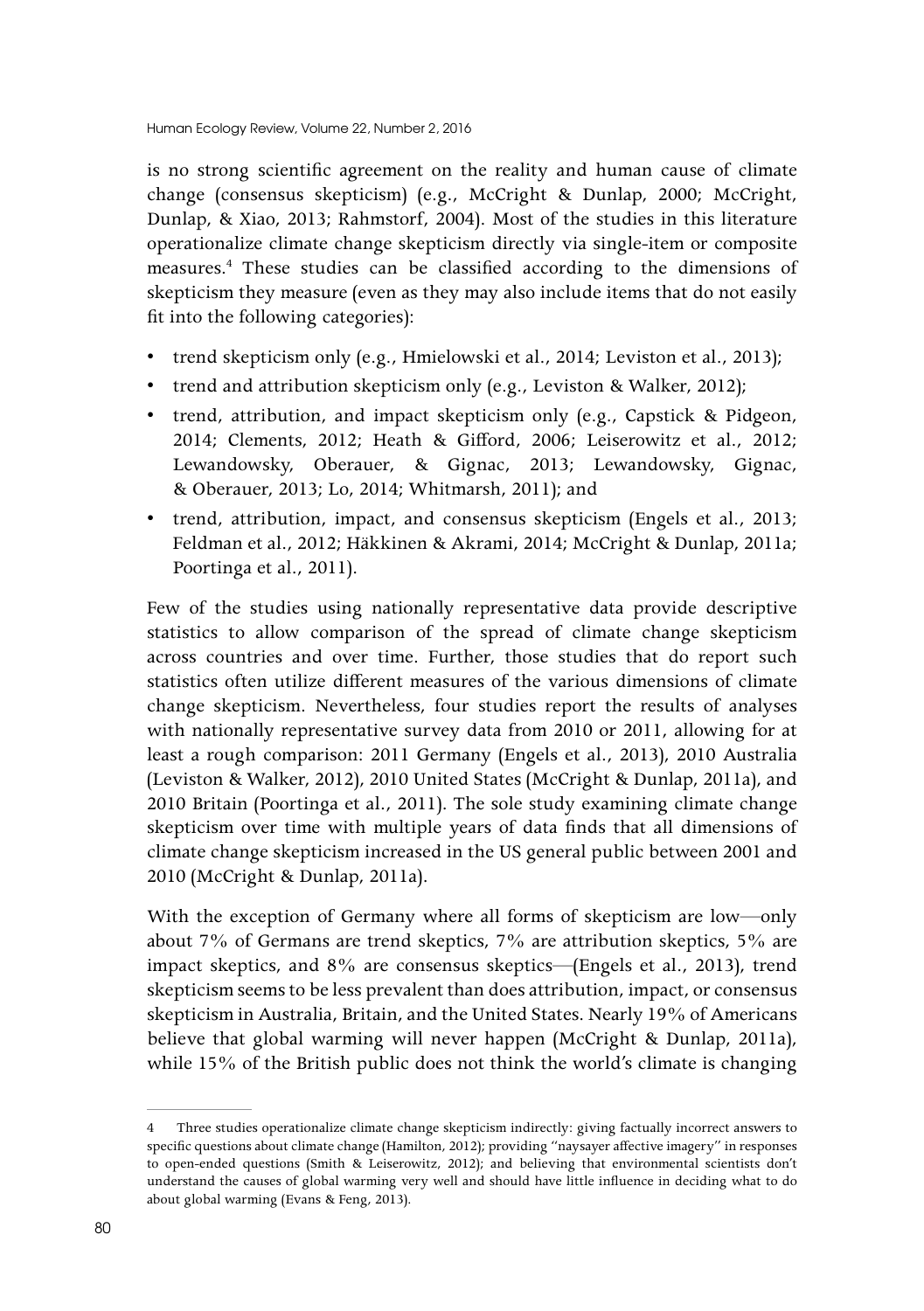(Poortinga et al., 2011), and between 6% and 17% of Australians (depending upon the measure) are trend skeptics (Leviston & Walker, 2012). Nearly 46% of Americans (McCright & Dunlap, 2011a), 18% of the British public (Poortinga et al., 2011), and about 40% of Australians (Leviston & Walker, 2012) attribute global warming solely or primarily to natural processes. About 48% of Americans (McCright & Dunlap, 2011a) and 40% of the British public (Poortinga et al., 2011) believe that the seriousness of global warming is exaggerated. Finally, about 48% of Americans (McCright & Dunlap, 2011a) but only 21% of the British public (Poortinga et al., 2011) believe there is no scientific consensus on climate change.

Several clear patterns emerge from those studies examining predictors of climate change skepticism in the general publics of advanced industrial countries. By far the most robust predictor of climate change skepticism is political orientation, whereby ideological conservatives (Clements, 2012; Evans & Feng, 2013; Häkkinen & Akrami, 2014; Leiserowitz et al., 2012; Lewandowsky, Gignac, & Oberauer, 2013; McCright & Dunlap, 2011a) and supporters/members of conservative political parties (Campbell & Kay, 2014; Evans & Feng, 2013; Feldman et al., 2012; Hamilton, 2012; Leiserowitz et al., 2012; Leviston & Walker, 2012; McCright & Dunlap, 2011a; Poortinga et al., 2011; Whitmarsh, 2011) are more likely to report climate change skepticism than are their liberal counterparts. Several studies simply do not include a measure of political orientation (Capstick & Pidgeon, 2014; Cho et al., 2011; Engels et al., 2013; Heath & Gifford, 2006; Leviston et al., 2013; Lewandowsky, Oberauer, & Gignac, 2013; Lo, 2014). Yet, all survey studies that do include either political ideology or party identification or both find political orientation to be a significant predictor—typically one of the strongest predictors. Related to political orientation, other studies find that espousing a free market ideology (Campbell & Kay, 2014; Heath & Gifford, 2006; Lewandowsky, Gignac, & Oberauer, 2013; Lewandowsky, Oberauer, & Gignac, 2013), strongly valuing private property rights (Lo, 2014), strongly supporting hierarchies (Häkkinen & Akrami, 2014), regularly viewing Fox News (Feldman et al., 2012), holding traditional values (Poortinga et al., 2011), and being a conservative Protestant (Evans & Feng, 2013) are also associated with climate change skepticism.

The performance of social, demographic, and economic variables is less consistent, though some patterns have emerged. Several studies find that weak environmental beliefs (Engels et al., 2013; Feldman et al., 2012; Whitmarsh, 2011), weak environmental movement identity (McCright & Dunlap, 2011a), or strong environmental apathy (Heath & Gifford, 2006) are associated with climate change skepticism. Men report stronger climate change skepticism than do women (Clements, 2012; Feldman et al., 2012; Leviston & Walker, 2012; McCright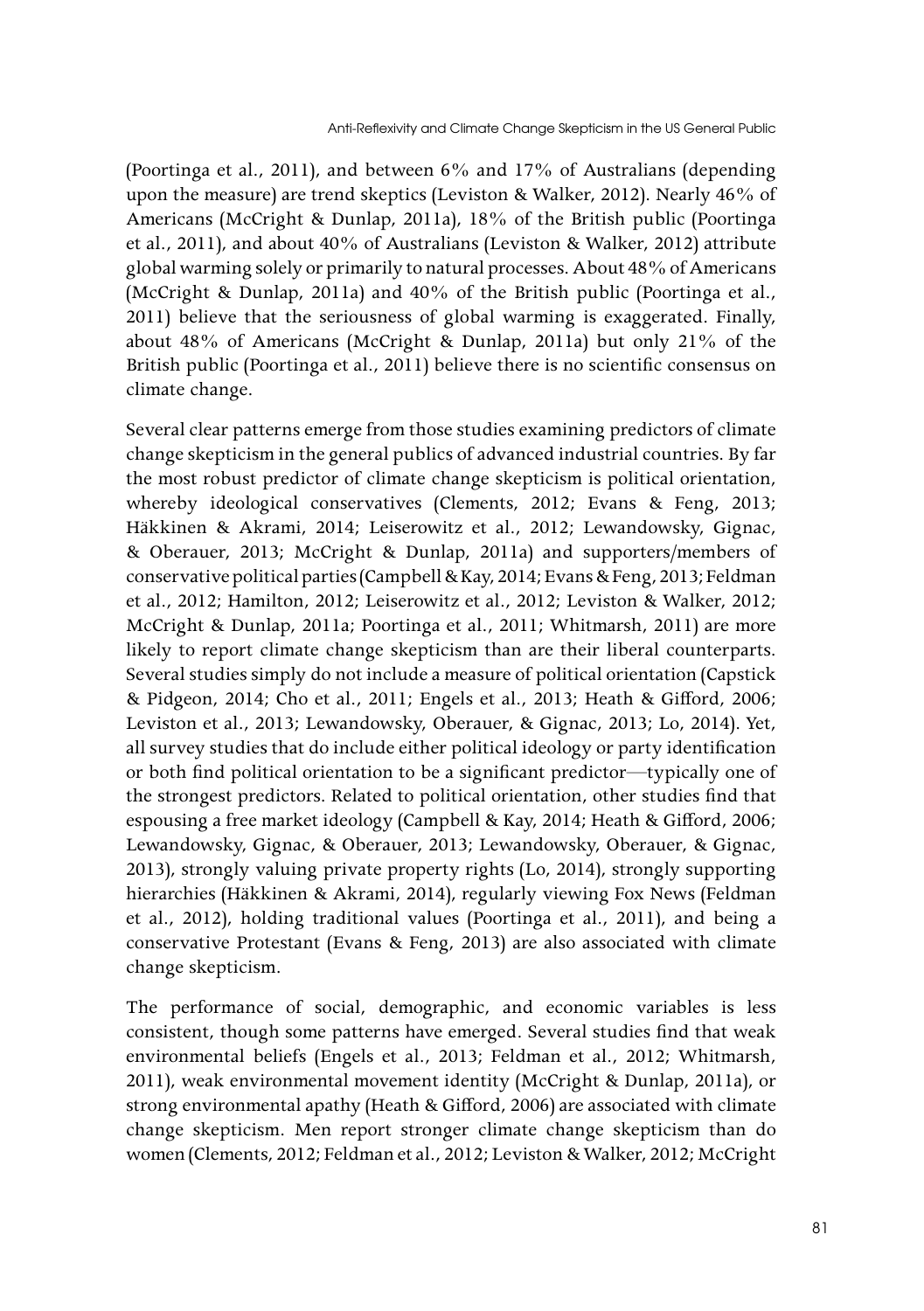Human Ecology Review, Volume 22, Number 2, 2016

& Dunlap, 2011a).<sup>5</sup> Further, low socioeconomic status (education and income) is associated with climate change skepticism, but only in the United Kingdom (Clements, 2012; Poortinga et al., 2011; Whitmarsh, 2011). The remaining sociodemographic variables (e.g., age, religiosity, etc.)—when included in analyses at all—typically perform poorly or inconsistently in predicting climate change skepticism.

## The Anti-Reflexivity Thesis

Reflexive Modernization Theory (e.g., Beck, 1992; Giddens, 1990; see also Rosa, Renn, & McCright, 2014) characterizes the current era of late modernity as a distinct stage of advanced industrial society where institutions suffer from legitimacy crises brought on by their inability to effectively solve the ecological and technological problems of modernization. Reflexive modernization scholars argue that heightened reflexivity is a necessary precondition for getting past our current ecological and technological crises. They define reflexivity as a self-confrontation with the unintended and unanticipated consequences of modernity's industrial capitalist system. Two prominent forces of reflexivity, which promote such societal self-confrontation, are social movements and science (e.g., Beck, 1992; Giddens, 1990; Mol, 2000). Most notably, environmental activism and those scientific fields that examine the ecological and human health impacts of economic activities and new technologies—what Schnaiberg (1980) terms "impact science"6 —attempt to force societal recognition of, and action on, our major ecological and technological crises.

During these times of fundamental societal change, other sectors of society for ideological and/or material reasons—mobilize to challenge the shift toward societal self-confrontation. Gleeson (2000) refers to this as a mobilization of "anti-reflexivity," because it attempts to defend the legitimacy of the industrial capitalist system against the open-ended transformation of reflexive modernization. More specifically, it directly opposes the forces of reflexivity that identify problems caused by the industrial capitalist system and urge government action to deal with them. Within the United States, recognizing and attempting to deal with major ecological crises has provoked significant antireflexivity since the late 1980s (Jacques, 2006; McCright, Xiao, & Dunlap, 2014).

<sup>5</sup> McCright & Dunlap (2011a) document what they refer to as the "conservative white male" effect, whereby conservative white males are more likely to deny the reality and seriousness of climate change than are others in the general public.

<sup>6 &</sup>quot;Impact science" stands in conceptual distinction from what Schnaiberg (1980) terms "production science," or scientific activities in service to economic production. While this abstract, analytical typology is theoretically powerful (e.g., McCright et al., 2013), it can often be quite difficult to empirically distinguish impact science and production science (e.g., Gould, 2015).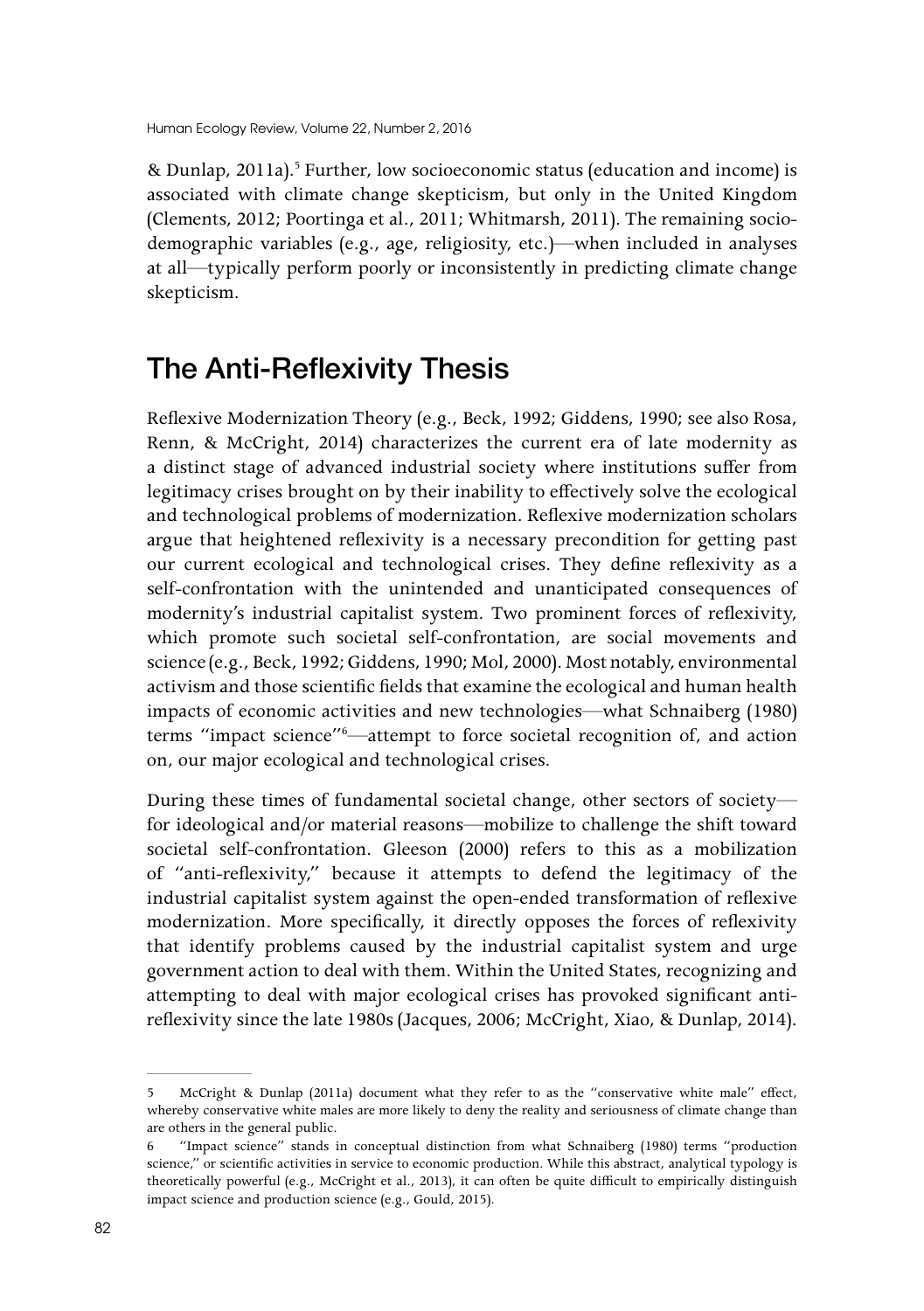The Anti-Reflexivity Thesis (McCright & Dunlap, 2010) initially was developed to explain why certain sectors of advanced industrial society mobilized to defend the industrial capitalist system against the claims of social movements and the scientific community used to support calls for further governmental intervention into economic markets. While such opposition to governmental regulations has been a mainstay within industry and the conservative movement for many decades, a stronger version of anti-reflexivity emerged in the early 1990s. This was due largely to the rise of international environmentalism and environmental policy-making efforts to deal with global environmental problems (signaled by the 1992 Rio Earth Summit). Such an upsurge in reflexivity—culminating in the recognition of climate change as a significant global problem deserving substantial action—posed a much more fundamental challenge to the neoliberal expansionism of the industrial capitalist system than did earlier calls for more localized regulations to deal with air and water pollution (e.g., Foster et al., 2011; Jacques, 2006; McCright, Xiao, & Dunlap, 2014).

McCright & Dunlap (2010, 2011b) argue that the most prominent manifestation of anti-reflexivity in the United States is the mobilization of the American conservative movement and fossil fuels industry to deny the reality and seriousness of climate change. The last two decades in the United States have seen an enduring conflict between those defining climate change as real and characterizing it as problematic (the scientific community, environmental organizations, and many Democratic policymakers) and those defending the industrial capitalist system by challenging climate science and denying the dangerousness of climate change (fossil fuels industry organizations, conservative think tanks, contrarian scientists, and many Republican policymakers) (Brulle, 2014; Farrell, 2016a, 2016b; McCright & Dunlap, 2000, 2003, 2010; Oreskes & Conway, 2010).

While the Anti-Reflexivity Thesis has been used primarily to explain organized climate change denial activism (McCright & Dunlap, 2010), it has been extended to explain climate change skepticism among self-identified conservatives and Republicans in the US general public (McCright et al., 2016; McCright & Dunlap, 2011b) and the ideological divide on trust in science within the US general public (McCright et al., 2013). I continue this line of scholarship by deriving key insights from the Anti-Reflexivity Thesis to explain broader patterns of climate change skepticism within the US general public. I limit this discussion to those general theoretical expectations and corresponding specific hypotheses that can be tested with the data used in this study.

Briefly, the Anti-Reflexivity Thesis expects that identification with, support for, or trust in groups representing or defending the industrial capitalist system increases the likelihood of skepticism that the system is causing significant problems necessitating governmental action. Such groups include, among others,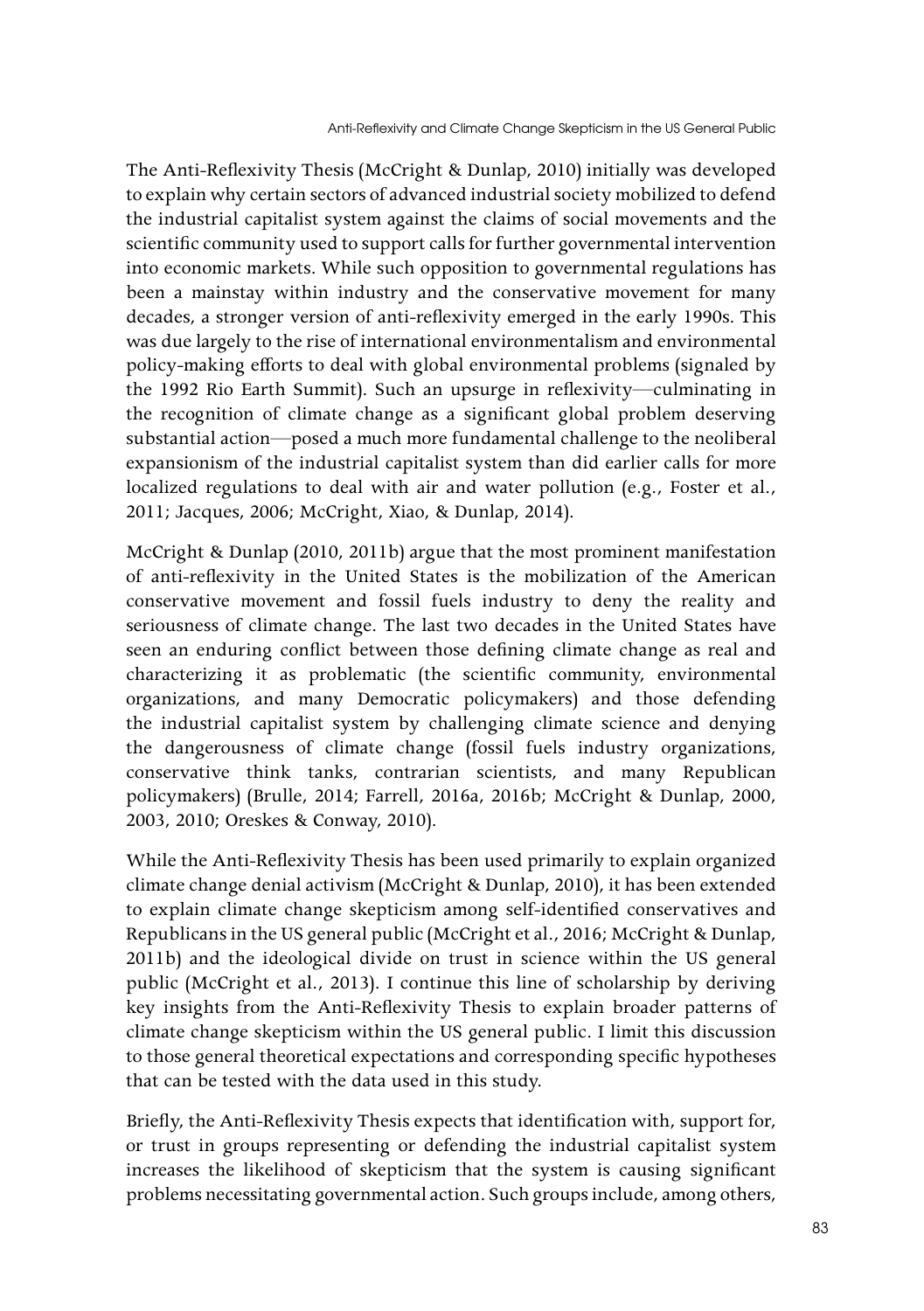specific corporations (e.g., ExxonMobil), industry associations (e.g., American Petroleum Institute), conservative movement organizations (e.g., think tanks or foundations), and political parties (e.g., Republican Party) whose creeds espouse and actions embody defense of the industrial capitalist system and opposition to governmental regulations.7 The dataset in this study allows an empirical test of the following hypotheses.

*Trust in groups representing the industrial capitalist system increases the likelihood of skepticism of the reality and human cause of climate change.* (H1)

*Identification with the Republican Party increases the likelihood of skepticism of the reality and human cause of climate change.* (H2)

Also, the Anti-Reflexivity Thesis expects that identification with, support for, or trust in groups representing or defending forces of reflexivity decreases the likelihood of skepticism that the system is causing significant problems necessitating governmental action. Such groups include, among others, specific environmental movement organizations (e.g., Sierra Club) or the environmental movement more generally, the scientific community in general or specific science advocacy organizations (e.g., Union of Concerned Scientists), and political parties (e.g., Democratic Party) that accept the need for—and even advocate the use of—governmental regulations to solve problems created by the industrial capitalist system.8 The dataset in this study allows an empirical test of the following hypotheses.

*Trust in groups representing forces of reflexivity decreases the likelihood of skepticism of the reality and human cause of climate change.* (H3)

*Identification with the environmental movement decreases the likelihood of skepticism of the reality and human cause of climate change.* (H4)

*Identification with the Democratic Party decreases the likelihood of skepticism of the reality and human cause of climate change.* (H5)

In addition to testing these hypotheses, this dataset also allows investigation of how climate change skepticism relates to energy-related policy preferences, voting intentions, and behavioral intentions. This is significant since, other than Engel et al.'s (2013) study of German adults, scholars have not examined how energy-related attitudes and behaviors are related to climate change

<sup>7</sup> This provides theoretical purchase for explaining why identification with the Republican Party (or other Right-leaning parties or conservative ideology more generally) is the most consistent predictor of climate change skepticism in the literature (e.g., Evans & Feng, 2013; Feldman et al., 2012; Hamilton, 2012; McCright & Dunlap, 2011b).

This helps explain why several studies find that climate change skepticism is more likely among those with low or no identification with environmentalism (e.g., Heath & Gifford, 2006; McCright & Dunlap, 2011a; Whitmarsh, 2011).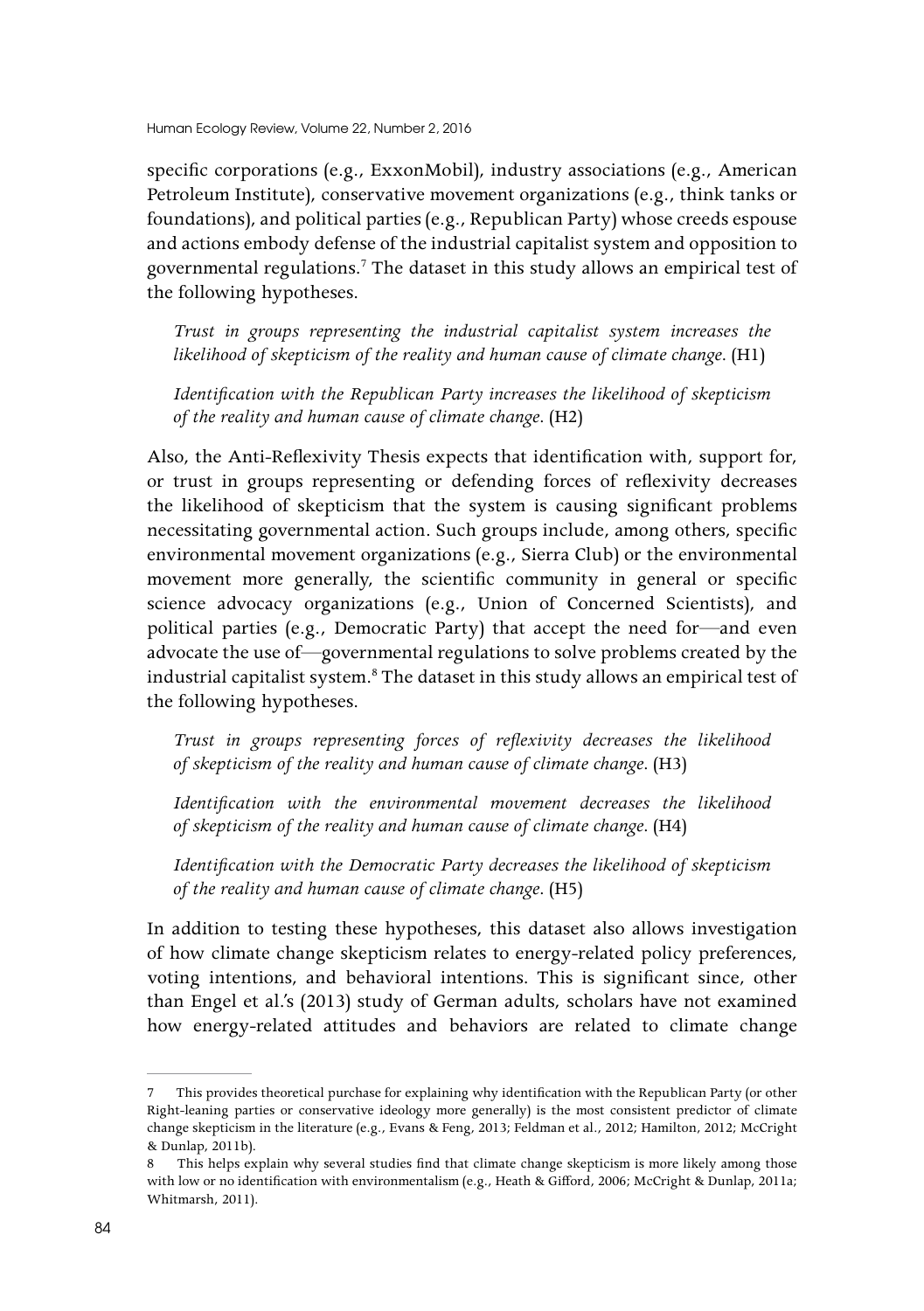skepticism. The analyses below specifically help fill this important gap and improve our understanding of the extent to which climate change skepticism in the US general public matters more generally.

## The study

Data for this study come from the University of Texas at Austin Energy Poll, which is designed and managed by the Energy Management and Innovation Center of the McCombs School of Business. Since 2011, this biannual survey includes both recurring questions about energy priorities, policies, and behaviors and one-time questions about specific energy issues. Indeed, the University of Texas Energy Poll is the only ongoing nationally representative survey of Americans' energy views and behaviors. All waves, administered online in March and September, have independent samples of more than 2,000 US adults. Data weights are used to make each sample representative of the US adult population.<sup>9</sup>

I combined the repeated cross-sections from Wave 2 (March 2012) to Wave 7 (September 2014) into a pooled sample.<sup>10</sup> The social, demographic, and political characteristics of this pooled sample are presented in Table 1. I used SPSS 19.0 to perform all statistical analyses with weighted data. Not all of the selected survey items were asked in each wave or of all the subjects in a wave, so the sample sizes vary across dependent variables and models. Table 2 contains the exact wording of the survey questions used to create all composite measures and outcome variables.

|                                                                      | Pooled sample<br>$(N = 12,958)$ |
|----------------------------------------------------------------------|---------------------------------|
| Gender (% female)                                                    | 51.6                            |
| Age (% aged 18-39)                                                   | 38.3                            |
| Race (% white)                                                       | 79.0                            |
| Educational Attainment (% at least bachelor's degree)                | 30.1                            |
| Household Income (1–8 scale: "less than \$20K" to "\$200K and more") | 4.11(2.17)                      |
| Party Identification ( $N = 12,498$ )                                |                                 |
| % Democrat                                                           | 40.3                            |
| % Independent                                                        | 27.7                            |
| % Republican                                                         | 32.0                            |

<sup>9</sup> Additional details about the University of Texas Energy Poll can be found here: www.utenergypoll.com.

<sup>10</sup> Wave 1 did not include the survey items used to create the climate change skepticism indicators.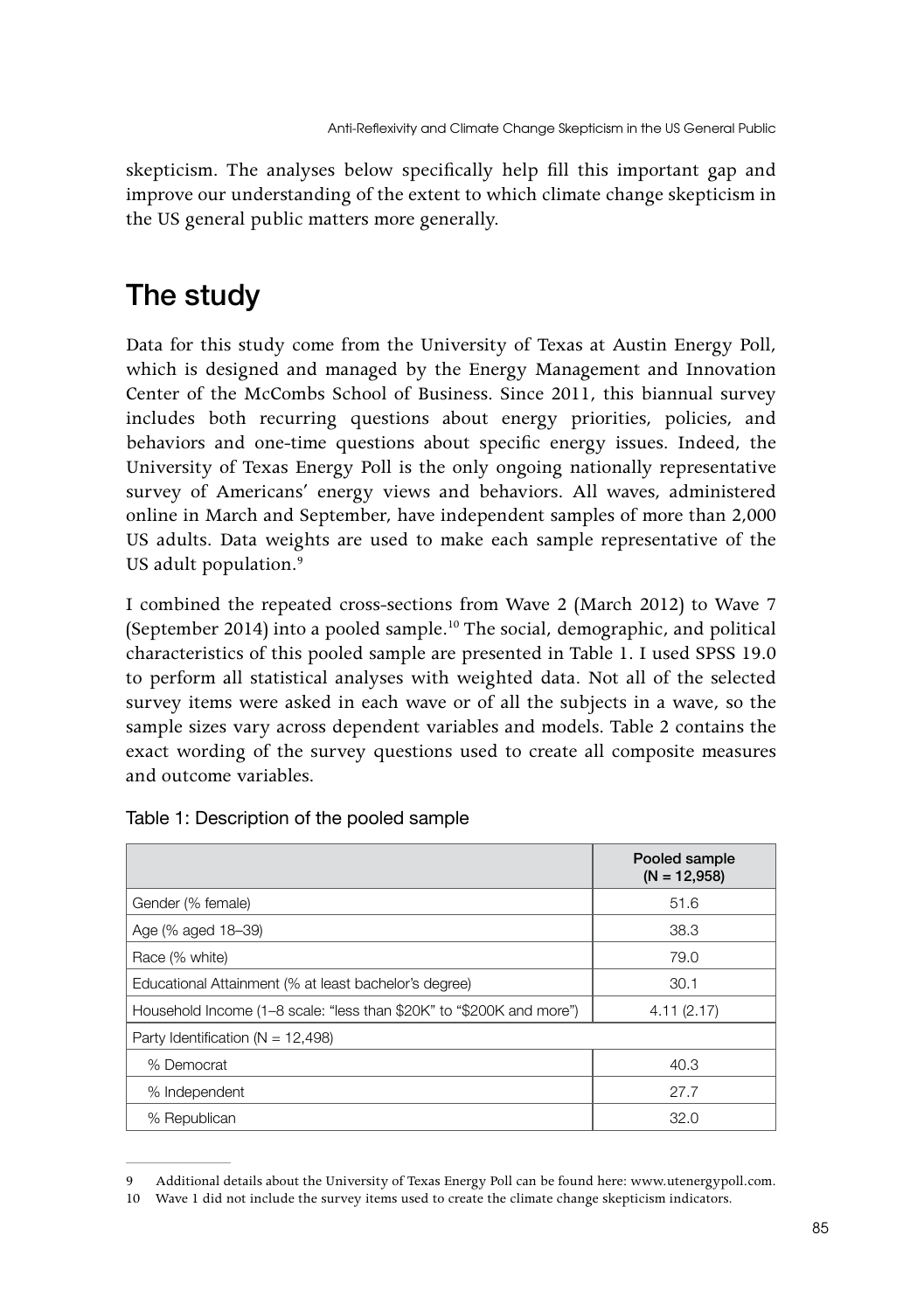Human Ecology Review, Volume 22, Number 2, 2016

|                                                                     | Pooled sample<br>$(N = 12,958)$ |
|---------------------------------------------------------------------|---------------------------------|
| <b>Religious Affiliation</b>                                        |                                 |
| % Christian                                                         | 40.0                            |
| % non-Christian                                                     | 6.9                             |
| % non-religious                                                     | 53.1                            |
| Religiosity (1–4 scale: "not religious at all" to "very religious") | 2.70(1.01)                      |
| Parental status (% with child under 18 at home)                     | 27.8                            |
| Employment status (% employed part- or full-time)                   | 47.4                            |
| Place of Residence                                                  |                                 |
| % Rural                                                             | 24.0                            |
| % Suburban                                                          | 47.9                            |
| % Urban                                                             | 28.1                            |

Note: Standard deviation is given in parentheses.

Two survey items were used to create the climate change skepticism indicators. Trend skepticism is measured by the following item: "Do you think global climate change is or is not occurring?" *Trend skepticism* is coded "1" for "is not occurring" and coded "0" for "is occurring" or "don't know." Approximately 18.2% of the pooled sample  $(N = 12,958)$  are trend skeptics who do not think that climate change is occurring.<sup>11</sup> While the survey does not contain a straightforward indicator of attribution skepticism as used in other studies, attribution skepticism can be reasonably approximated using the following item: "Please indicate the extent to which you think each of the following is a contributing factor in global climate change." The response categories range from "not at all a factor" = 1 to "a very significant factor" = 5. Among the options are "coal" and "oil." *Attribution skepticism* is coded "1" for those respondents who gave an answer of 0, 1, 2, or 3 for both coal and oil and is coded "0" for all other respondents. Approximately 21.1% of the pooled sample  $(N = 7,478)$  are attribution skeptics who believe that these fossil fuels are not significant contributors to climate change.<sup>12</sup>

<sup>11</sup> This percentage is quite similar to that reported by McCright & Dunlap (2011a). Briefly those authors report that 18.9% of the American public in 2010 were trend skeptics.

<sup>12</sup> This percentage is much less than the 46% of Americans in 2010 identified as attribution skeptics by McCright & Dunlap (2011a). The sizable difference between the 2010 percentage based on Gallup Poll data and the 2012–2014 percentage reported here is likely due to the different survey questions used to measure attribution skepticism. The item used here likely underestimates the actual prevalence of attribution skepticism in the US general public in 2012–2014.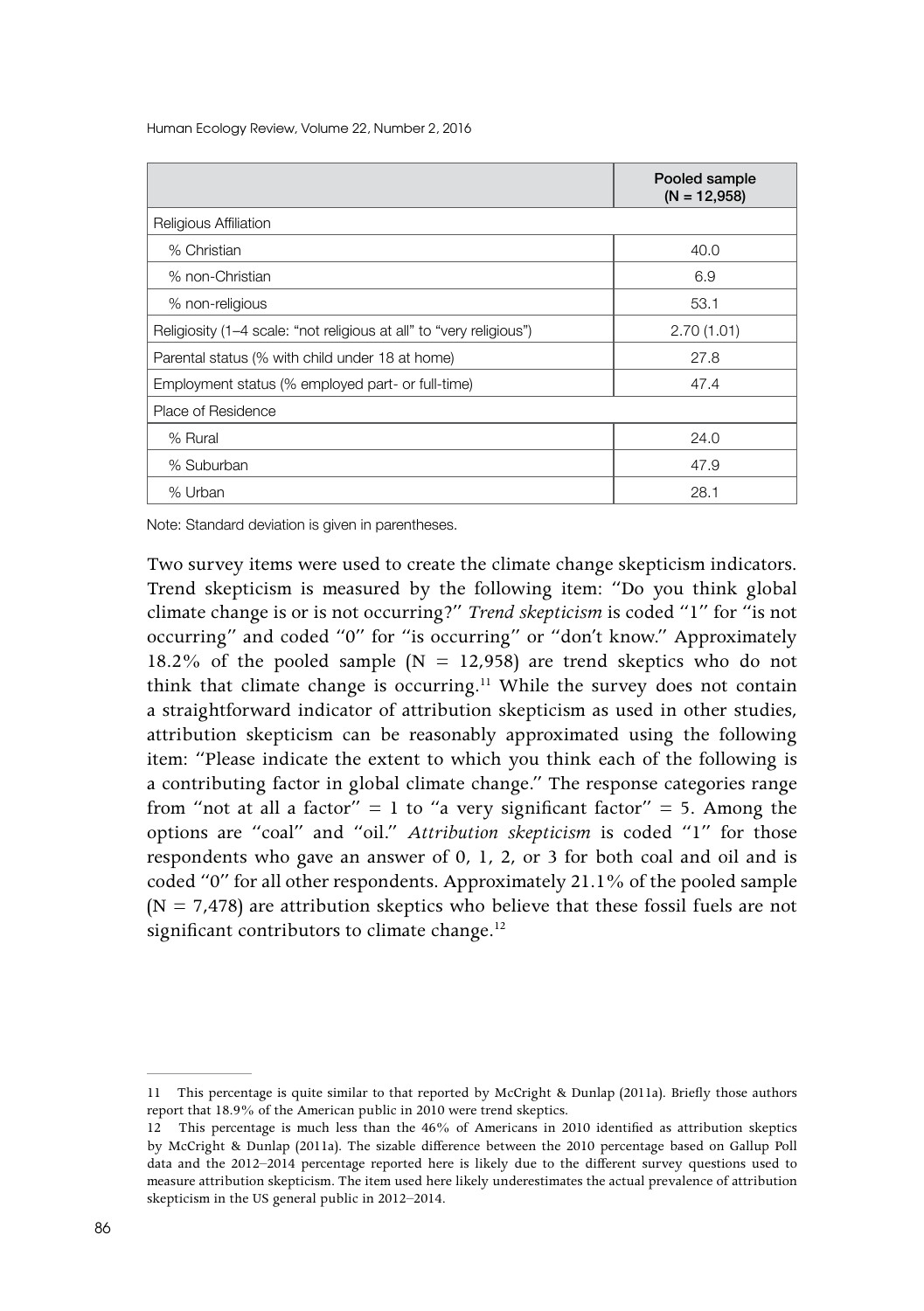| J                 |  |
|-------------------|--|
| to believe been a |  |
|                   |  |
|                   |  |
| Í                 |  |
| ۔<br>ا<br>j       |  |

| Variables                                                                                                               | Survey Items                                                                                                                                                                                                                                                                                                                                                      | Response Coding                                                                                                                                                                   |
|-------------------------------------------------------------------------------------------------------------------------|-------------------------------------------------------------------------------------------------------------------------------------------------------------------------------------------------------------------------------------------------------------------------------------------------------------------------------------------------------------------|-----------------------------------------------------------------------------------------------------------------------------------------------------------------------------------|
| Sql<br>Trust in industrial capitalist grou<br>Spearman-Brown<br>$coefficient = 0.73$                                    | Please indicate the degree to which you trust each of the following groups of organizations<br>to provide you with information on how to luse energy more efficiently] [conserve energy]?<br>US business community<br>Oil and gas companies                                                                                                                       | "do not trust at all" $= 1$ to<br>"trust completely" = $5$                                                                                                                        |
| 0.74<br>Spearman-Brown coefficient =<br>Trust in forces of reflexivity                                                  | Please indicate the degree to which you trust each of the following groups of organizations<br>to provide you with information on how to [use energy more efficiently] [conserve energy]?<br>Academic/scientific community<br>Environmental groups                                                                                                                | "do not trust at all" $= 1$ to<br>"trust completely" $= 5$                                                                                                                        |
| Support for new EPA rules restricting<br>emissions at coal-fired power plants                                           | The EPA has recently proposed new rules restricting emissions of pollutants, such as carbon<br>dioxide, from coal-fired power plants. Do you support or oppose these kinds of rules?                                                                                                                                                                              | "not sure" or "neither" $= 0$<br>$l - 2$ $\beta$ asoddo <sub>"</sub><br>$=$ appoors,                                                                                              |
| Support for development of<br>renewable technologies                                                                    | Should the federal government focus on developing renewable technologies?                                                                                                                                                                                                                                                                                         | $\gamma$ es" = 1<br>$O = \omega$                                                                                                                                                  |
| Support for subsidies for renewable<br>energy (Cronbach's alpha = 0.83)                                                 | Should the federal government subsidize:<br>Renewable technologies<br>Energy efficiency<br>Electric vehicles                                                                                                                                                                                                                                                      | $t = {}_{u}S\Theta A_{n}$<br>$O = \omega U,$                                                                                                                                      |
| ntention to vote for presidential<br>$(Coronbach's alpha = 0.79)$<br>candidate who supports<br>fossil fuels development | Supports approving the construction of the XL Keystone pipeline to transport oil from<br>In the next election, would you be more likely or less likely to vote for a presidential<br>Supports expanding offshore oil development in the Gulf Coast of Mexico<br>Supports expanding domestic natural gas development<br>Canada to the Gulf Coast<br>candidate who: | "neither less likely nor more<br>4<br>"somewhat less likely" = 2<br>"somewhat more likely" =<br>likely" or "not sure" $=$ 3<br>'much more likely" = 5<br>"much less likely" $= 1$ |

Anti-Reflexivity and Climate Change Skepticism in the US General Public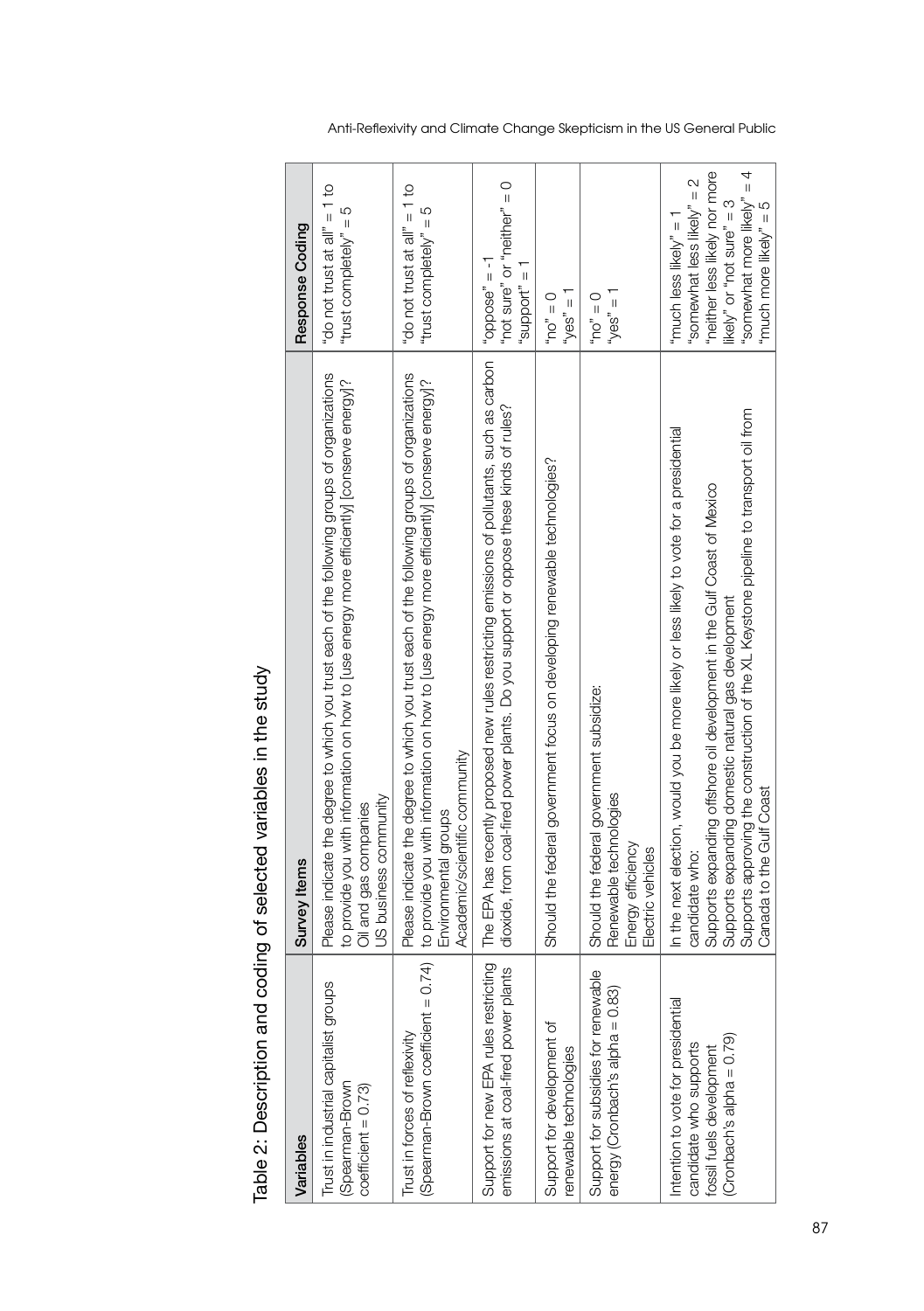| Variables                                                                                                                 | <b>Survey Items</b>                                                                                                                                                                                                                                                                                                                                                                                                              | Response Coding                                                                                                                                                                       |
|---------------------------------------------------------------------------------------------------------------------------|----------------------------------------------------------------------------------------------------------------------------------------------------------------------------------------------------------------------------------------------------------------------------------------------------------------------------------------------------------------------------------------------------------------------------------|---------------------------------------------------------------------------------------------------------------------------------------------------------------------------------------|
| enewable energy development<br>Intention to vote for presidential<br>$(Conbach's alpha = 0.82)$<br>candidate who supports | Supports expanding financial incentives for companies engaged in renewable technologies<br>Supports requiring utilities to obtain a certain percentage of their electricity from renewable<br>In the next election, would you be more likely or less likely to vote for a presidential<br>Supports increasing funding for scientific and university research into new energy<br>candidate who:<br>technologies<br><b>SOUICES</b> | 4<br>"neither less likely nor more<br>$\sim$<br>"somewhat more likely" =<br>"somewhat less likely" =<br>likely" or "not sure" $=$ 3<br>"much more likely" = 5<br>"much less likely" = |
| conservation technologies<br>(Cronbach's alpha = 0.83)<br>Intention to adopt energy                                       | Please indicate how likely it is that you will do each of the following within the next five years:<br>Use "smart meter" technology that allows you to better manage your household's demand<br>Own a vehicle that runs on natural gas<br>Install solar panels at your home<br>Own a fully electric vehicle<br>Own a hybrid vehicle<br>for electricity                                                                           | "have done it already" $= 8$<br>"not at all likely" $= 1$ to<br>"do this currently" or<br>"very likely" =                                                                             |
| Intention to perform household<br>energy conservation behaviors<br>$(Conbach's alpha = 0.74)$                             | Please indicate how likely it is that you will do each of the following within the next five years:<br>Purchase an energy efficient appliance<br>Have a home energy audit performed<br>Purchase energy efficient light bulbs<br>Improve insulation in your home                                                                                                                                                                  | "have done it already" $= 8$<br>"not at all likely" $= 1$ to<br>"do this currently" or<br>"very likely" =                                                                             |
|                                                                                                                           | Notes: Beliability analysis for the last five indexes was performed with Cronbach's alpha winch is anoroniate when using three or more items. Beliability analysis for                                                                                                                                                                                                                                                           |                                                                                                                                                                                       |

| $\frac{1}{4}$                                                                                                   | ֧֦֦֦֦֦֦֦֧֦֧֦֧֧֦֧֦֧֧֧֛֛֛֛֛֛֛֛֛֛֛֛֛֛֛֚֚֚֚֚֚֝֝֝֝֝֝֓֝֝֓֝֝֓֝֝֟֓֝֟֓֝֬֝֝֝֓֟֓֝֓֝֓֝֜֜֜֜֜֜֜֜֜֜֜<br>$\sim$ $\sim$ $\sim$ |                            |
|-----------------------------------------------------------------------------------------------------------------|---------------------------------------------------------------------------------------------------------------|----------------------------|
|                                                                                                                 |                                                                                                               |                            |
|                                                                                                                 |                                                                                                               |                            |
|                                                                                                                 |                                                                                                               |                            |
|                                                                                                                 | whan only two itame are s<br>=<br>5<br>=                                                                      |                            |
|                                                                                                                 | $\frac{1}{2}$<br>֖֧֦֧֧֧֦֧ׅ֧֧֧֧֧֧֧֧֧֧֚֚֚֚֚֚֚֚֚֚֚֚֚֚֚֚֚֚֚֚֚֚֚֬֝֝֝֝֝֝֝֝֓֝֬֝֓֝֬֝֓֝֬֜֓֓֝֬֝֓֞֝֬֝֬֝֬֝֬֝֬֝֬֝֬֝        |                            |
| in shop or more tham a binaring in                                                                              | יי הלהלה היה                                                                                                  |                            |
|                                                                                                                 | ć                                                                                                             |                            |
| <br> <br> <br> <br>                                                                                             |                                                                                                               |                            |
|                                                                                                                 | whats than in I ranny<br> <br> <br> <br> <br> <br> <br>                                                       |                            |
| )<br>)<br>)<br>)<br>)<br>)                                                                                      | )<br>)<br>)<br>)<br>)<br>$\mathbf{I}$                                                                         |                            |
|                                                                                                                 | ה המהמה היה                                                                                                   |                            |
| יין פראינט בין האירי בארטיס האירי האירי האירי האירי האירי האירי האירי האירי האירי האירי האירי האירי ה<br>;<br>} | $\overline{a}$                                                                                                |                            |
| 3<br>2<br>2<br>2<br>2<br>2<br>2                                                                                 | - Hrown coefficient which is<br>$\frac{1}{2}$                                                                 |                            |
|                                                                                                                 |                                                                                                               |                            |
| <br> <br> <br> <br> <br>                                                                                        |                                                                                                               |                            |
| )<br> <br> <br> <br> <br> <br><br> <br><br><br><br><br><br>                                                     | ĺ                                                                                                             |                            |
|                                                                                                                 | )<br>)<br>)                                                                                                   |                            |
|                                                                                                                 |                                                                                                               |                            |
| ast tive indexe                                                                                                 | warmed with the<br>3                                                                                          | ć<br>)<br>)<br> <br>Š      |
| I<br>Ï                                                                                                          | ׇ֦֘֡֡֡֡֡֡                                                                                                     | ì<br>j<br>١                |
| j<br>I                                                                                                          | J<br>ׇ֠                                                                                                       | í<br>j<br>ç                |
| ç<br>Ŝ                                                                                                          |                                                                                                               | I<br>;<br>ī                |
|                                                                                                                 |                                                                                                               | j<br>i<br>)<br>Ì           |
| l<br>i                                                                                                          | ֧֧֧֧֚֚֚֚֚֚֚֚֚֚֚֚֚֚֚֚֚֚֚֚֝֝֓ <u>֚֓</u><br>í                                                                    | j<br>I<br>Ì<br>,<br>1<br>) |

Human Ecology Review, Volume 22, Number 2, 2016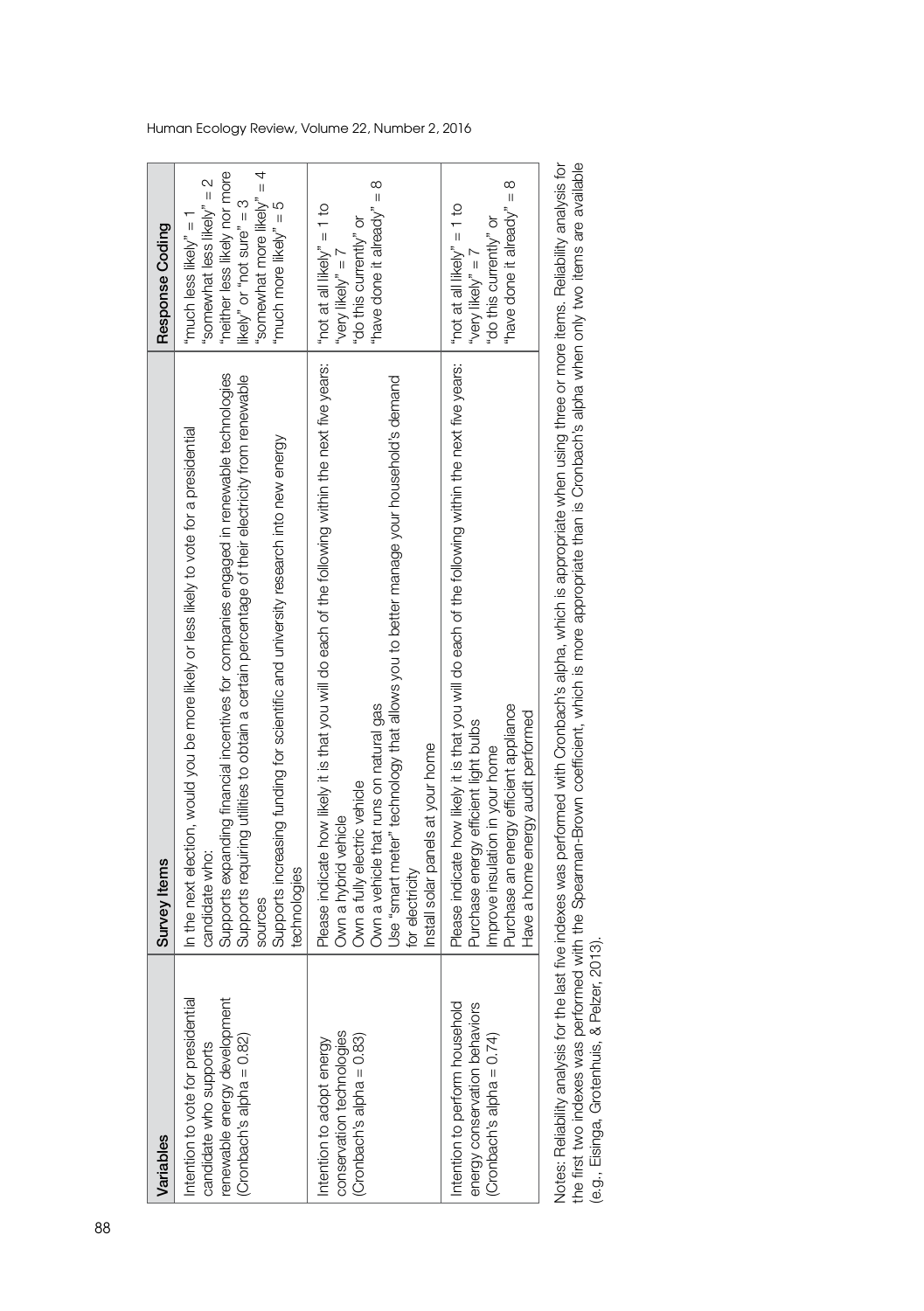Two Anti-Reflexivity Thesis variables are composite measures. Briefly, respondents were asked how much they trust ("do not trust at all"  $= 1$  to "trust completely" = 5) a few groups or organizations to provide them with information on how to use energy more efficiently or conserve energy.13 *Trust in industrial capitalist groups* (Spearman-Brown coefficient  $= 0.73$ )<sup>14</sup> taps how much respondents trust in two representatives of the industrial capitalist system: "oil and gas companies" and "the US business community." *Trust in forces of reflexivity* (Spearman-Brown coefficient  $= 0.74$ ) taps how much respondents trust in two forces of reflexivity: "environmental groups" and "the academic/ scientific community."

Identification with the environmental movement is measured with the following item: "As the term is generally used today, do you consider yourself to be an environmentalist?" *Self-identified environmentalist* is coded "2" for "yes, active environmentalist," "1" for "yes, passive environmentalist," and "0" for "no, not an environmentalist" or "prefer not to answer." Approximately 12.4% of the pooled sample identifies as an active environmentalist, 36.4% as a passive environmentalist, and 51.2% as not an environmentalist.

Party identification is measured with a set of two dummy variables with "Independent" as the reference category.15 *Republican* includes those respondents who identify as "lean Republican" to "strong Republican," and *Democrat* includes those respondents who identify as "lean Democrat" to "strong Democrat." The small percentages of respondents who answered "other" or "prefer not to answer" were coded as Independent. The 3.5% of the pooled sample who identified as "Libertarian" were dropped from analyses.<sup>16</sup> This resulted in the following percentages in the pooled sample: 32.0% Republican, 27.7% Independent, and 40.3% Democrat.

Three indicators measure energy-related policy preferences. The single-item indicator, *support for new EPA rules restricting emissions at coal-fired power plants*, measures whether respondents "oppose"  $(-1)$ , "support"  $(1)$ , or are "not sure" (0) about the new EPA rules. The single-item indicator, *support for development of renewable technologies*, measures whether respondents believe ("no" = 0; "yes" = 1) the federal government should focus on developing

<sup>13</sup> The survey used "use energy more efficiently" in Wave 2, "conserve energy" in Wave 3, and both "use energy more efficiently" and "conserve energy" in a split-half design in Waves 4–7. Thus, the survey did not ask about trust in general or about trust specifically on the topic of climate change but trust on the less politicized topic of energy conservation and efficiency.

<sup>14</sup> Reliability analysis for the first two indexes was performed with the Spearman-Brown coefficient, which is more appropriate than is Cronbach's alpha when only two items are available (e.g., Eisinga, Grotenhuis, & Pelzer, 2013).

<sup>15</sup> Waves 2–7 did not include a survey item to measure political ideology.

<sup>16</sup> In additional analyses, I retained those respondents identifying as Libertarian and included them in the Republican grouping. Analyses using this revised party identification indicator produced results closely similar to those presented here.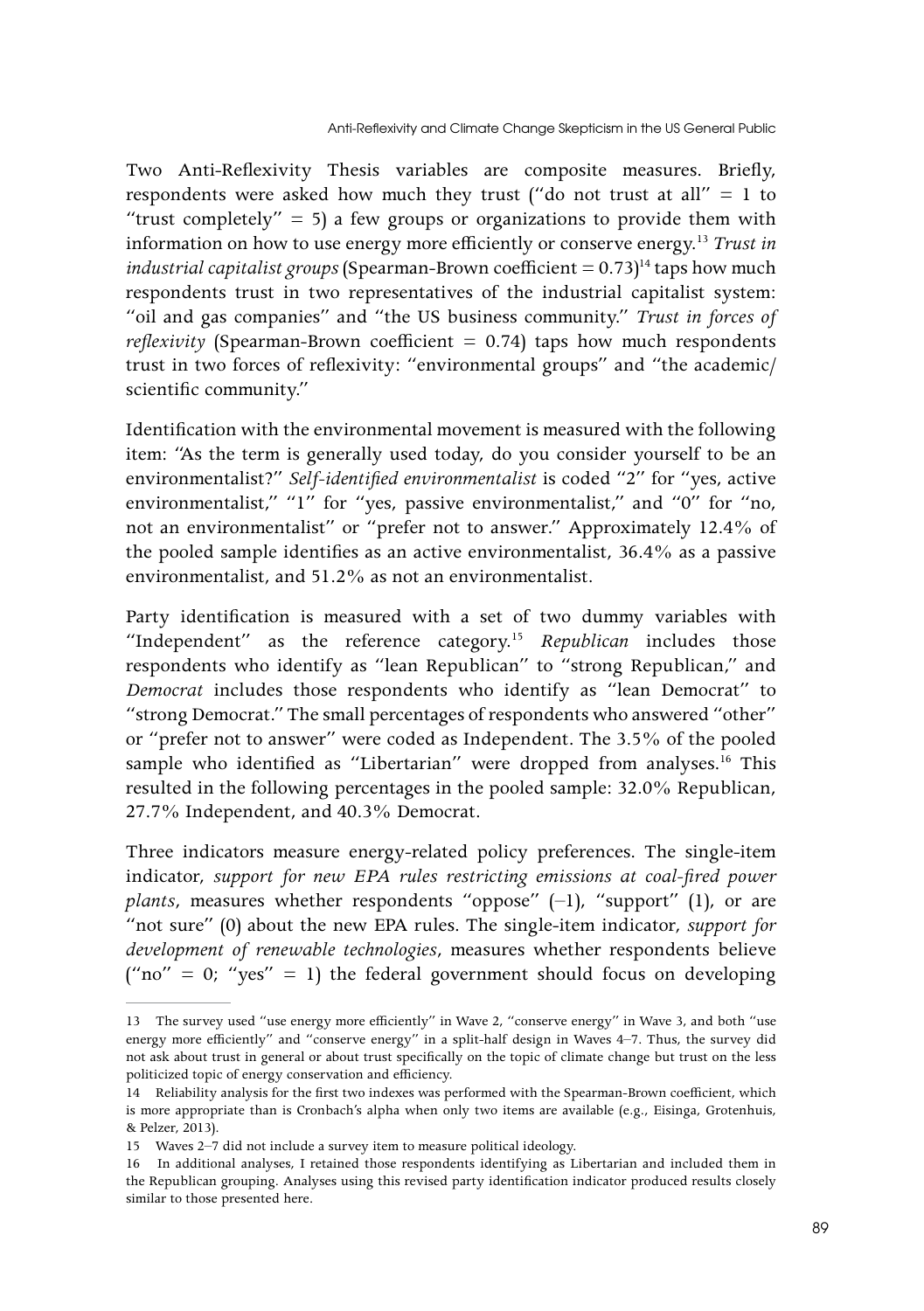renewable technologies. A composite index, *support for subsidies for renewable energies* (Cronbach's Alpha = 0.83), measures whether respondents believe ("no" = 0; "yes" = 1) the federal government should subsidize renewable technologies, energy efficiency, and electric vehicles.

Two indicators measure energy-related voting intentions. A composite index, *intention to vote for a presidential candidate who supports fossil fuels development* (Cronbach's Alpha = 0.79), measures how more or less likely ("much less likely" = 1 to "much more likely" = 5) respondents would be to vote for a presidential candidate who supports expanding offshore oil development in the Gulf Coast of Mexico, expanding domestic natural gas development, and approving the construction of the XL Keystone pipeline to transport oil from Canada to the Gulf Coast. Another composite index, *intention to vote for a presidential candidate who supports renewable energy development* (Cronbach's Alpha = 0.82), measures how more or less likely ("much less likely" = 1 to "much" more likely" = 5) respondents would be to vote for a presidential candidate who supports expanding financial incentives for companies engaged in renewable technologies, requiring utilities to get a certain percentage of electricity from renewable sources, and increasing funding for scientific and university research on new energy technologies.

Finally, two indicators measure energy conservation behavioral intentions. A composite index, *intention to adopt energy conservation technologies* (Cronbach's Alpha = 0.83), measures how likely ("not at all likely" = 1 to "very likely" = 7 and "do this currently/have done it already" = 8) that respondents would do the following within the next five years: own a hybrid vehicle, own a fully electric vehicle, own a vehicle that runs on natural gas, use "smart meter" technology allowing for better management of household electricity demand, and install solar panels at your home. Another composite index, *intention to perform household energy conservation behaviors* (Cronbach's Alpha = 0.74), measures how likely ("not at all likely" = 1 to "very likely" = 7 and "do this currently/ have done it already" =  $8$ ) that respondents would do the following within the next five years: purchase energy efficient light bulbs, improve insulation in your home, purchase an energy efficient appliance, and have a home energy audit performed.

Ten demographic and social variables are employed as controls in the multivariate statistical analyses. Gender ("*female*" = 1) and race ("*white*" =  $1$ )<sup>17</sup> are measured with dummy variables. *Age* varies from "18–24" = 1 to "75 or over" = 11. Socioeconomic status is measured with three variables: *education* ("less than high school diploma" = 1 to "post-graduate degree" = 5), *income* ("less than

<sup>17</sup> For more direct comparability with prior studies of climate change skepticism, this category includes both non-Latino Whites and Latino Whites.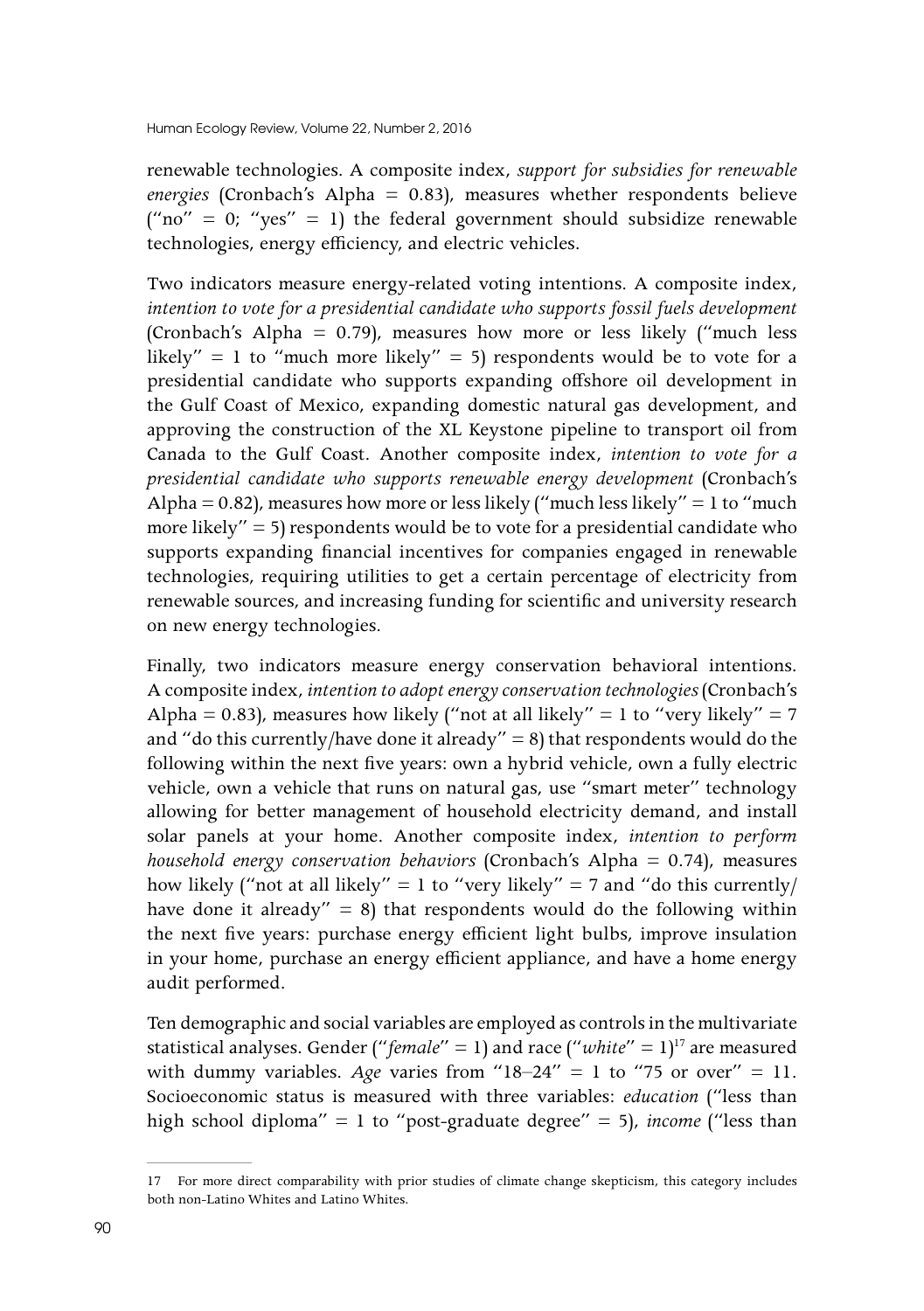\$20,000" = 1 to "\$200,000 or more" = 8) and *employed* ("not employed" = 0, "employed part- or full-time" = 1).<sup>18</sup> *Religiosity* ranges between "not religious at  $all'' = 1$  to "very religious" = 4. Whether or not a respondent was the parent of a minor child ("*parent*" = 1) was measured with a dummy variable. Finally, place of residence was measured with two dummy variables ("*urban*" and "*rural*") using "suburban" as the reference category.

## Results and discussion

### The influence of Anti-Reflexivity Thesis variables on climate change skepticism

Since both climate change skepticism measures are dichotomous, I used logistic regression analysis to test the five hypotheses derived from the Anti-Reflexivity Thesis. Table 3 presents the estimated odds ratios of key theoretical variables from logistic regression models predicting trend and attribution skepticism in the US general public. An odds ratio greater than 1 means that a predictor increases the odds of being a climate change skeptic rather than not being one, and an odds ratio lesser than 1 means that a predictor decreases the odds of being a skeptic rather than not being one.

As expected by the Anti-Reflexivity Thesis, trust in groups representing the industrial capitalist system increases the likelihood of skepticism of the reality and human cause of climate change (supporting H1). That is, trusting oil and gas companies and the business community on the topic of energy increases the likelihood of trend and attribution skepticism. This effect endures even when accounting for the effects of other key theoretical predictors and the demographic and social controls.

Further, compared to Independents, Republicans are more likely to be trend and attribution skeptics (supporting H2). This effect (a positive relationship between conservative party identification and climate change skepticism) is consistent with most empirical work in the US (e.g., Hamilton, 2012; McCright & Dunlap, 2011a) and beyond (e.g., Leviston & Walker, 2012; Poortinga et al., 2011).

<sup>18</sup> The "not employed" category includes full-time homemakers, students, retirees, and the temporarily unemployed.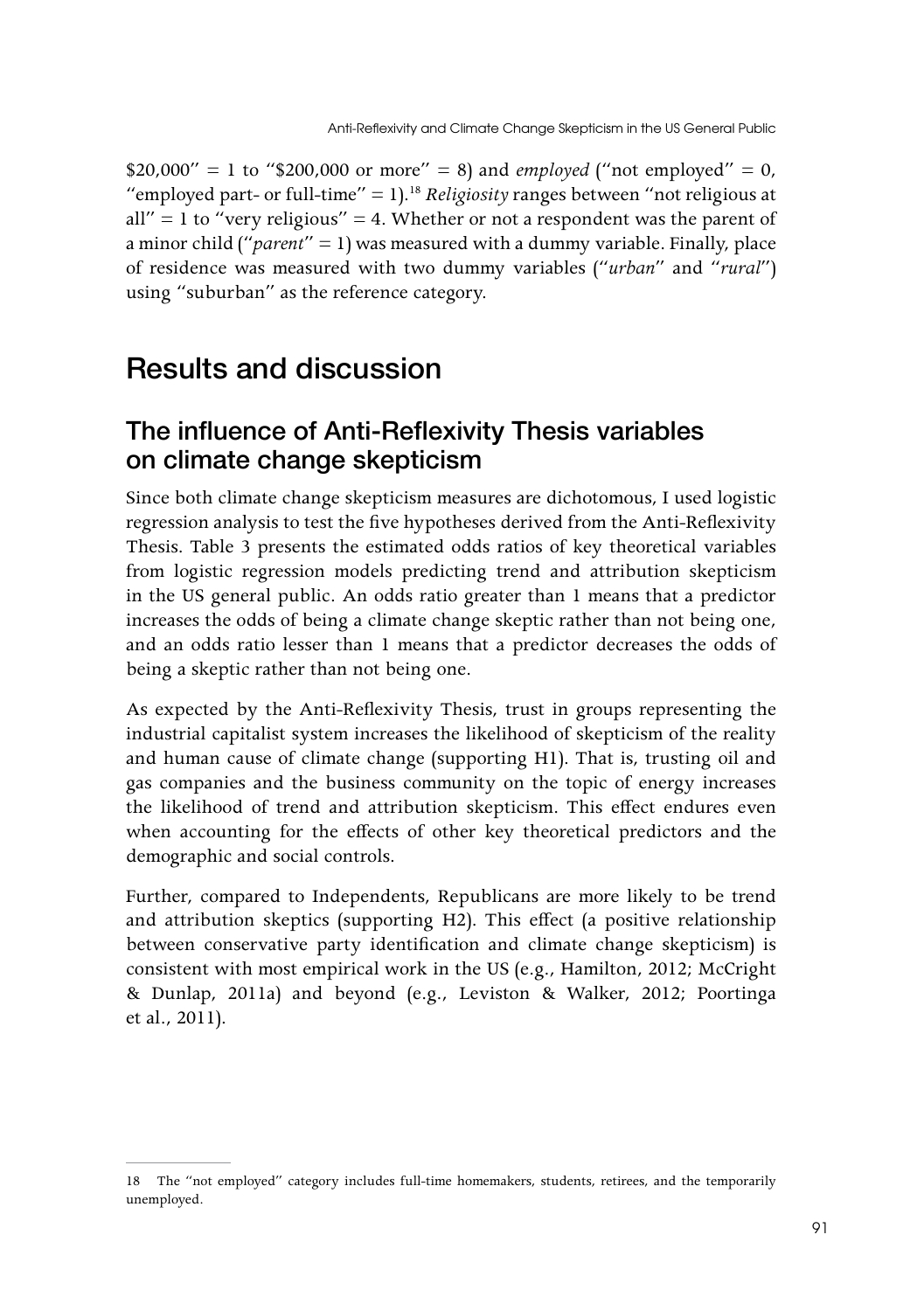| Table 3: Estimated odds ratios from logistic regression models predicting |
|---------------------------------------------------------------------------|
| climate change skepticism in the US general public                        |

| <b>Predictors</b>                      | <b>Trend Skepticism</b><br>Model 1 | <b>Attribution Skepticism</b><br>Model 2 |
|----------------------------------------|------------------------------------|------------------------------------------|
| <b>Anti-Reflexivity Variables</b>      |                                    |                                          |
| Trust in industrial capitalist groups  | $1.63***$                          | $1.47***$                                |
| Trust in forces of reflexivity         | $0.38***$                          | $0.58***$                                |
| Self-identified environmentalist       | $0.60***$                          | $0.72***$                                |
| Republican                             | $2.29***$                          | $1.45***$                                |
| Democrat                               | $0.54***$                          | 0.87                                     |
| Demographic and Social Characteristics |                                    |                                          |
| Female                                 | $0.78***$                          | $0.88*$                                  |
| Age                                    | 1.00                               | 1.02                                     |
| White                                  | $1.62***$                          | $1.45***$                                |
| Education                              | 0.95                               | 1.02                                     |
| Income                                 | 1.02                               | 1.01                                     |
| Employed                               | 0.96                               | 1.04                                     |
| Religiosity                            | $1.28***$                          | 1.01                                     |
| Parent                                 | $0.85*$                            | 0.94                                     |
| Urban                                  | 0.99                               | $0.76***$                                |
| Rural                                  | 0.96                               | 1.07                                     |
| <b>Survey Waves</b>                    |                                    |                                          |
| Wave 3                                 | $0.67***$                          |                                          |
| Wave 4                                 | $0.69***$                          | 0.96                                     |
| Wave 5                                 | $0.72***$                          | 0.88                                     |
| Wave 6                                 | 0.87                               | $0.76**$                                 |
| Wave 7                                 | $0.76**$                           | $0.68***$                                |
|                                        |                                    |                                          |
| Nagelkerke R <sup>2</sup>              | 0.39                               | 0.13                                     |
| $\mathsf{N}$                           | 12,471                             | 7,265                                    |

Notes: The reference category for political party identification is "Independent." The reference category for place of residence is "Suburban." The reference category for survey wave in Model 1 is Wave 2, and the reference category for survey wave in Model 2 is Wave 3.

 $p < .05$  \*\* *p* < .01 \*\*\* *p* < .001

Also as expected by the Anti-Reflexivity Thesis, trust in environmental groups and the scientific community on the topic of energy decreases the likelihood of trend and attribution skepticism (supporting H3). Further, identifying with the environmental movement decreases the likelihood of both dimensions of skepticism examined here (supporting H4). This effect (an inverse relationship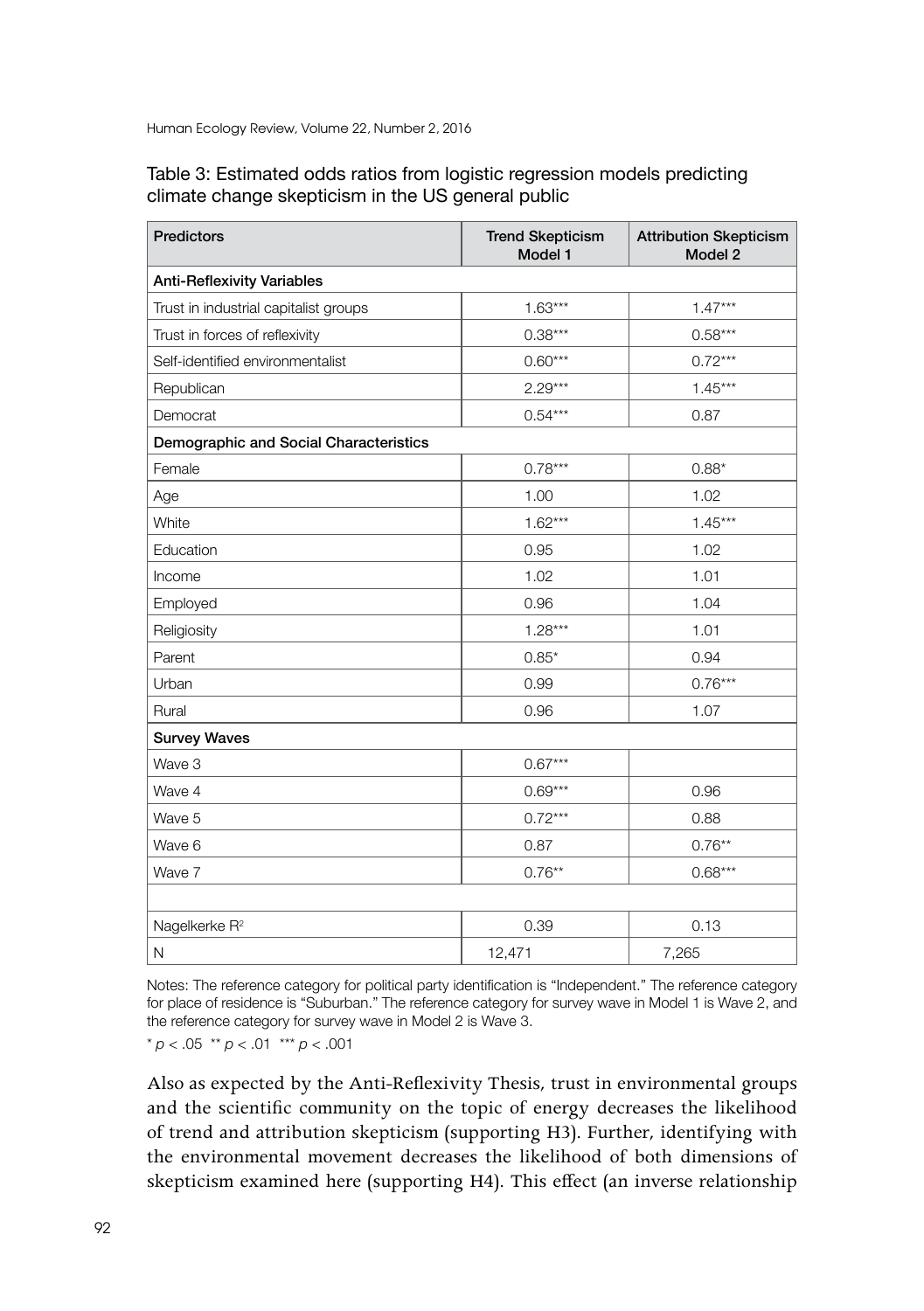between environmental identity and climate change skepticism) confirms the findings of several earlier studies in the US (e.g., Feldman et al., 2012; Heath & Gifford, 2006; McCright & Dunlap, 2011a) and abroad (e.g., Engels et al., 2013; Whitmarsh, 2011). Hypothesis 5 receives partial support. Democrats are less likely than are Independents to be trend skeptics, but there is no statistically significant difference between Independents and Democrats on attribution skepticism.

Only two of the demographic and social controls have a consistent effect on both dimensions of skepticism. Briefly, males and whites are more likely than are their female and non-white counterparts to be trend and attribution skeptics, confirming an earlier finding (McCright & Dunlap, 2011a). Similar to what most prior studies find, the remaining demographic and social variables do not have consistent effects on climate change skepticism.

### The influence of climate change skepticism on energy-related policy preferences, voting intentions, and behavioral intentions

Other than Engel et al.'s (2013) study of German adults, scholars have yet to examine how climate change skepticism is related to energy-related attitudes and behaviors. I investigate this here as a step to better understand the extent to which climate change skepticism in the US general public matters more broadly. The tables below present the effects of trend and attribution skepticism on citizens' energy-related policy preferences (Tables 4 and 5), voting intentions (Table 6), and behavioral intentions (Table 7) not only controlling for demographic and social characteristics and the survey wave but also the key Anti-Reflexivity Thesis variables discussed above. Except for Models 5 and 6 in Table 5 (which use logistic regression to predict a dichotomous outcome variable), the models in these tables employ ordinary least squares (OLS) regression.

Briefly, both trend and attribution skepticism lead to greater opposition to policies shifting our economy away from its fossil fuels base. Compared to their non-skeptical counterparts, trend and attribution skeptics are less supportive of policies aimed at directly reducing greenhouse gas emissions (Table 4) and at developing and subsidizing renewable energy technologies (Table 5). These results complement those of Engels et al. (2013), who find that climate change skepticism correlates with greater support for fossil fuel energy sources (e.g., coal, oil) and with lesser support for renewable energy sources (e.g., wind, solar, hydro).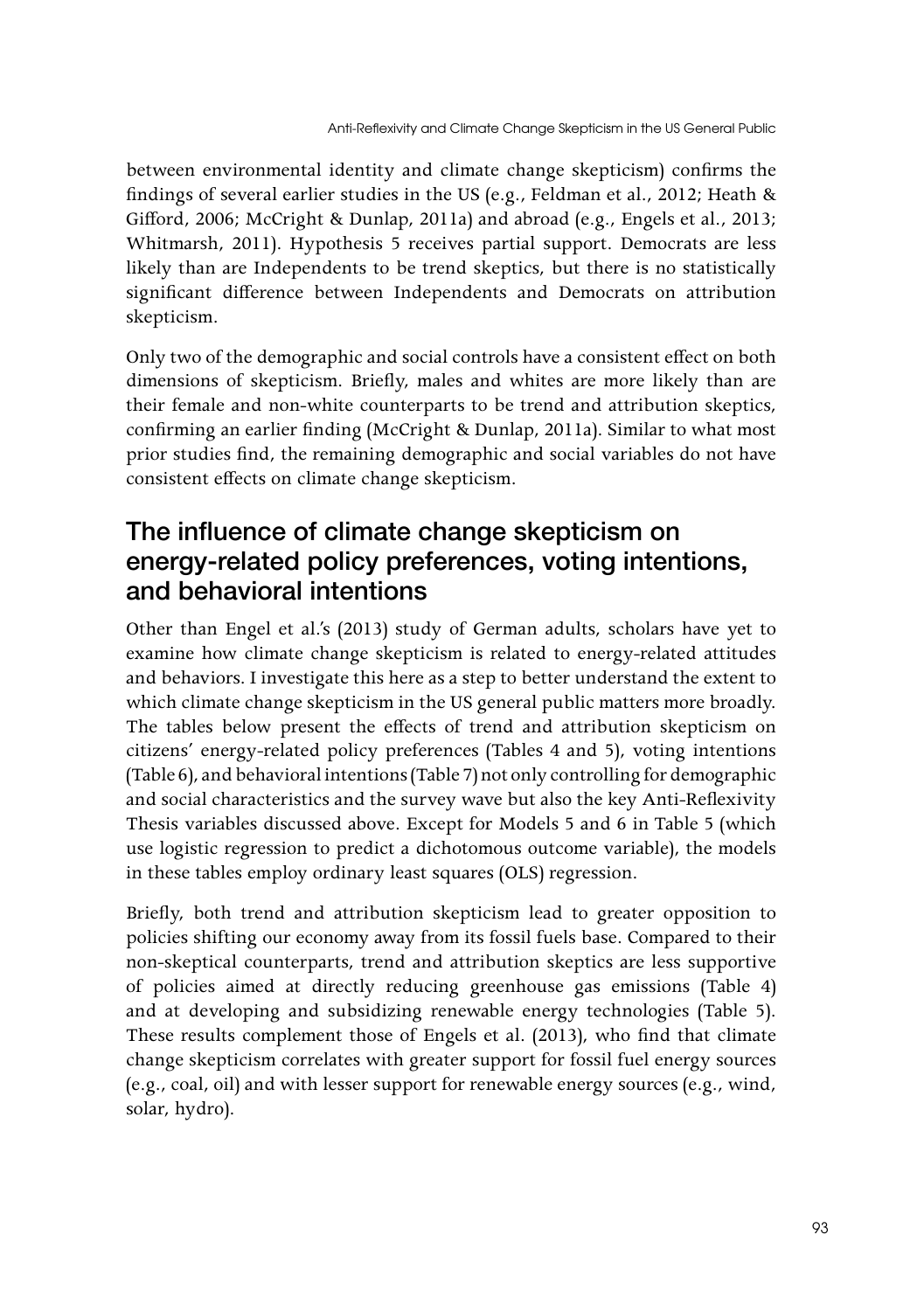Human Ecology Review, Volume 22, Number 2, 2016

Table 4: Coefficients (and standard errors) from OLS regression models predicting support for new EPA rules restricting emissions at coal-fired power plants in the US general public

|                                        |                   | Support for New EPA Rules Restricting<br><b>Emissions at Coal-Fired Power Plants</b> |
|----------------------------------------|-------------------|--------------------------------------------------------------------------------------|
| <b>Predictors</b>                      | Model 3           | Model 4                                                                              |
| <b>Anti-Reflexivity Indicators</b>     |                   |                                                                                      |
| Trend skeptic                          | $-0.38$ (.05)***  |                                                                                      |
| Attribution skeptic                    |                   | $-0.22(0.04)$ ***                                                                    |
| Trust in industrial capitalist groups  | $-0.13(0.02)$ *** | $-0.08(0.02)$ ***                                                                    |
| Trust in forces of reflexivity         | $0.18(0.02)$ ***  | $0.15(0.02)***$                                                                      |
| Self-identified environmentalist       | $0.14(0.02)***$   | $0.11(0.03)***$                                                                      |
| Republican                             | $-0.09(0.04)$ *   | $-0.07(0.05)$                                                                        |
| Democrat                               | $0.14(0.04)$ ***  | $0.14(0.04)$ **                                                                      |
| Demographic and Social Characteristics |                   |                                                                                      |
| Female                                 | $-0.03(0.03)$     | $-0.10(0.03)$ **                                                                     |
| Age                                    | 0.00(0.01)        | 0.01(0.01)                                                                           |
| White                                  | $-0.04(0.04)$     | $-0.04(0.04)$                                                                        |
| Education                              | $0.07(0.02)***$   | $0.08(0.02)***$                                                                      |
| Income                                 | $-0.01(0.01)$     | $-0.00(0.01)$                                                                        |
| Employed                               | 0.03(0.03)        | 0.04(0.04)                                                                           |
| Religiosity                            | $-0.03(0.02)$ *   | $-0.03(0.02)$                                                                        |
| Parent                                 | 0.03(0.03)        | 0.04(0.04)                                                                           |
| Urban                                  | 0.02(0.04)        | 0.02(0.04)                                                                           |
| Rural                                  | $-0.11(0.04)$ **  | $-0.13(0.04)$ **                                                                     |
| Constant                               | $-0.20(0.10)$ *   | $-0.19(0.11)$                                                                        |
|                                        |                   |                                                                                      |
| Adjusted R <sup>2</sup>                | 0.31              | 0.18                                                                                 |
| N                                      | 2,029             | 1,468                                                                                |

Notes: The reference category for political party identification is "Independent." The reference category for place of residence is "Suburban."

 $* p < .05 ** p < .01 ** p < .001$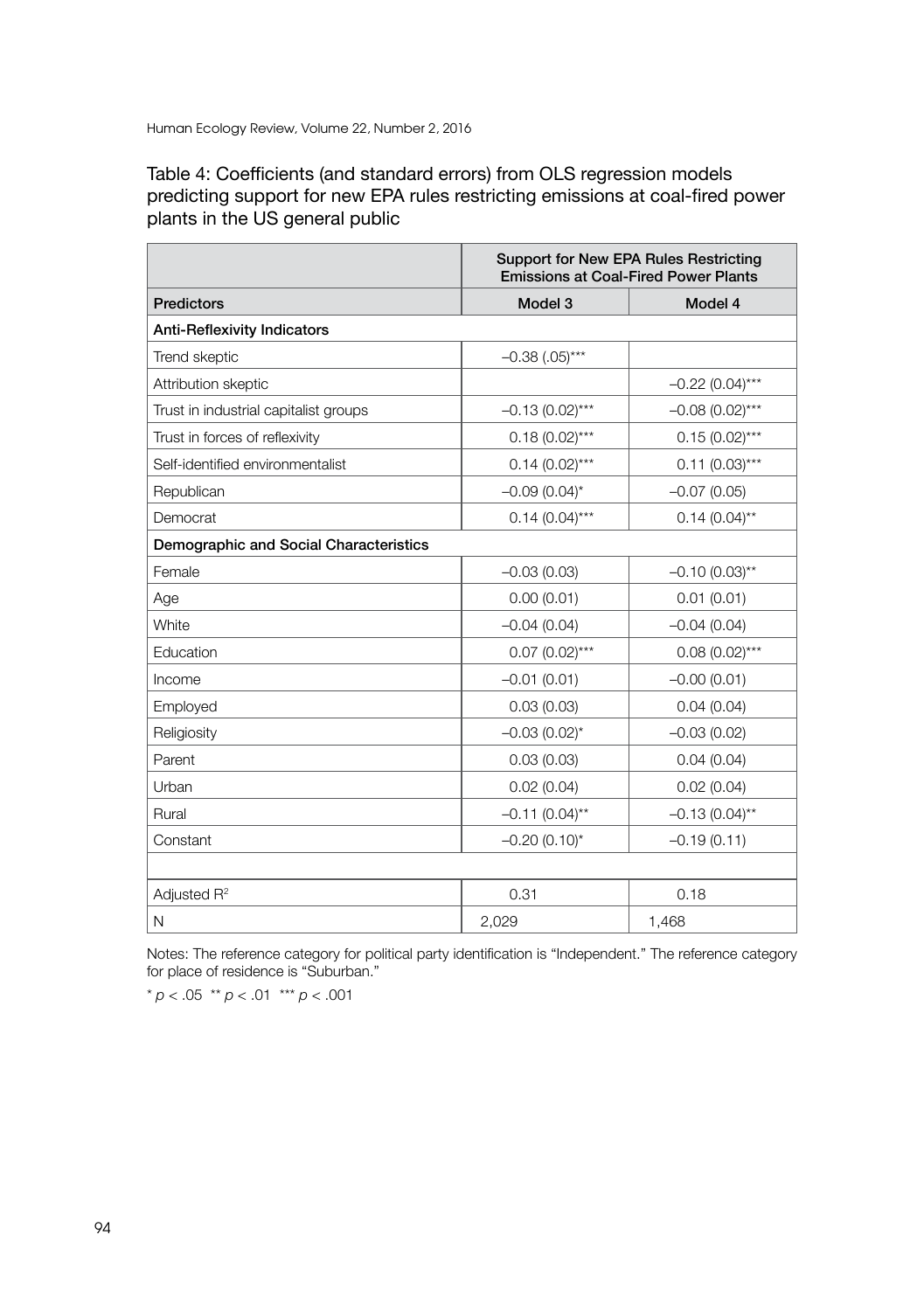| $\mathbf$                                                                                                  | のこの                                                                                                  |                                                                                                                                             |
|------------------------------------------------------------------------------------------------------------|------------------------------------------------------------------------------------------------------|---------------------------------------------------------------------------------------------------------------------------------------------|
| Table 5: Coefficients (and standard errors) from logistic regression models predicting support for renewal | technology development and from OLS regression models predicting support for renewable technology si | in the IIS aeneral public<br>- אינו האינו האינו האינו האינו האינו האינו האינו האינו האינו האינו האינו האינו האינו האינו האינו האינו האינו ה |

|                                           |                   | Support for Development of Renewable Technologies | Support for Subsidies for Renewable Energy |                   |
|-------------------------------------------|-------------------|---------------------------------------------------|--------------------------------------------|-------------------|
| Predictors                                | Model 5           | Model 6                                           | Model 7                                    | Model 8           |
| Anti-Reflexivity Indicators               |                   |                                                   |                                            |                   |
| Trend skeptic                             | $-1.00(0.11)$ *** |                                                   | $-0.16(0.02)$ ***                          |                   |
| Attribution skeptic                       |                   | $-0.63(0.16)***$                                  |                                            | $-0.14(0.02)$ *** |
| ps<br>Trust in industrial capitalist grou | $-0.64(0.05)$ *** | $-0.50(0.08)***$                                  | $-0.04(0.01)$ ***                          | $-0.02(0.01)$ **  |
| Trust in forces of reflexivity            | $0.79(0.06)***$   | $0.75(0.08)***$                                   | $0.09(0.01)***$                            | $0.07(0.01)$ ***  |
| Self-identified environmentalist          | $0.47(0.09***)$   | $0.27(0.11)^*$                                    | $0.06(0.01)***$                            | $0.04(0.01)***$   |
| Republican                                | $-0.04(0.12)$     | 0.08(0.19)                                        | $-0.08$ (0.02)***                          | $-0.10(0.02)***$  |
| Democrat                                  | $0.32(0.13)$ *    | $0.56(0.18)$ **                                   | 0.02(0.02)                                 | 0.01(0.02)        |
| Demographic and Social Characteristics    |                   |                                                   |                                            |                   |
| Female                                    | $0.35(0.10)$ ***  | 0.05(0.15)                                        | $-0.02(0.01)$                              | $-0.03(0.01)^*$   |
| Age                                       | 0.03 (0.02)       | 0.02(0.03)                                        | $-0.00(0.00)*$                             | 0.00 (0.00)       |
| White                                     | $0.51(0.13)***$   | $0.61(0.17)$ ***                                  | $-0.04(0.02)$                              | $-0.02(0.02)$     |
| Education                                 | $-0.03(0.05)$     | 0.07(0.08)                                        | $-0.00(0.01)$                              | 0.01(0.01)        |
| Income                                    | 0.01 (0.03)       | $-0.01(0.04)$                                     | $-0.01$ (0.00 <sup>**</sup>                | $-0.01(0.00)$ **  |
| Employed                                  | 0.10(0.11)        | $-0.09(0.16)$                                     | $0.04(0.01)$ **                            | 0.02(0.02)        |
| Religiosity                               | $-0.11(0.05)$ *   | $-0.08(0.08)$                                     | $-0.01(0.01)$ **                           | $-0.01(0.01)$     |
| Parent                                    | $-0.00(0.12)$     | $-0.27(0.16)$                                     | $0.06(0.01)***$                            | $0.05(0.02)$ **   |
| Urban                                     | $-0.04(0.12)$     | $-0.24(0.17)$                                     | $-0.00(0.01)$                              | $-0.00(0.02)$     |

Anti-Reflexivity and Climate Change Skepticism in the US General Public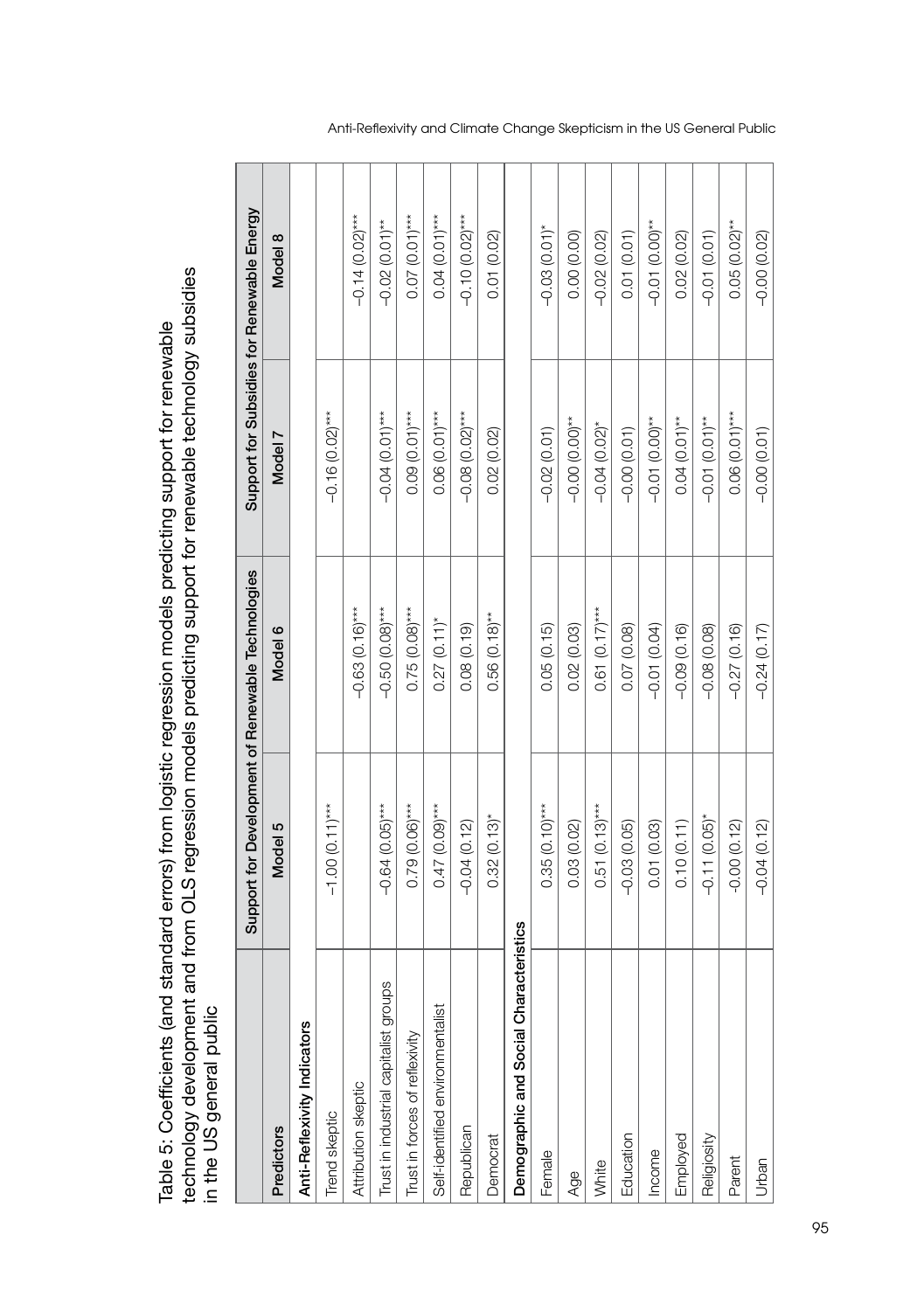|                                                                        |                  | Support for Development of Renewable Technologies                                  |                  | Support for Subsidies for Renewable Energy                                                                                           |
|------------------------------------------------------------------------|------------------|------------------------------------------------------------------------------------|------------------|--------------------------------------------------------------------------------------------------------------------------------------|
| Predictors                                                             | Model 5          | Model 6                                                                            | Model 7          | Model 8                                                                                                                              |
| Rural                                                                  | $-0.02(0.12)$    | $-0.17(0.19)$                                                                      | $-0.04(0.02)$ ** | $-0.03(0.02)$                                                                                                                        |
| Constant                                                               | $1.07 (0.32)$ ** | $1.26(0.47)$ **                                                                    | $0.52(0.04)***$  | $0.55(0.05)$ ***                                                                                                                     |
| <b>Survey Waves</b>                                                    |                  |                                                                                    |                  |                                                                                                                                      |
| Nave 6                                                                 | 0.21(0.12)       |                                                                                    |                  |                                                                                                                                      |
| Wave 7                                                                 | 0.09(0.11)       | 0.04(0.16)                                                                         | $0.05(0.01)$ *** | $0.05(0.01)$ ***                                                                                                                     |
|                                                                        |                  |                                                                                    |                  |                                                                                                                                      |
| Nagelkerke/Adjusted R <sup>2</sup>                                     | 0.31             | 0.14                                                                               | 0.21             | 0.12                                                                                                                                 |
|                                                                        | 6,114            | 4,307                                                                              | 4,040            | 2,825                                                                                                                                |
| Notes: The reference category for<br>for survey wave in Models 5 and 7 |                  | is Wave 5, and the reference category for survey wave in Models 6 and 8 is Wave 3. |                  | political party identification is "Independent." The reference category for place of residence is "Suburban." The reference category |
| $P_{\rho}$ < .05 $^{**}$ p < .01 $^{***}$ p < .001                     |                  |                                                                                    |                  |                                                                                                                                      |

Human Ecology Review, Volume 22, Number 2, 2016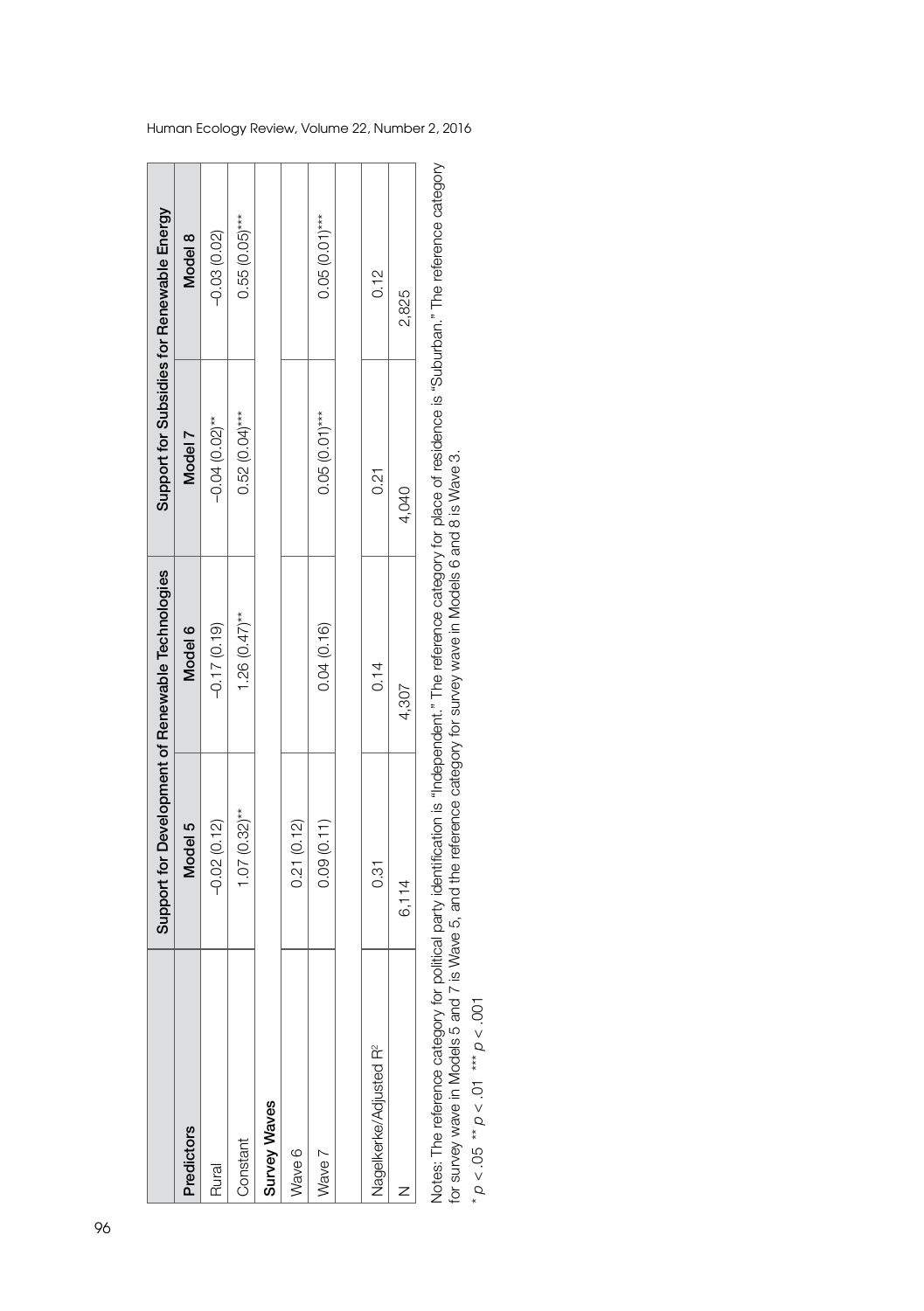Also, compared to their non-skeptical counterparts, trend and attribution skeptics are more likely to vote for a presidential candidate who supports fossil fuels development and less likely to vote for one who supports renewable energy development (Table 6). Further, compared to non-skeptics, trend and attribution skeptics are less likely to adopt energy conservation technologies and perform household energy conservation behaviors (Table 7). Briefly then, these results provide compelling evidence that climate change skepticism has an influence on environmentally consequential decisions beyond those directly related to the politicized issue of climate change. Indeed, even when controlling for the effects of other key predictors and characteristics, climate change skepticism is associated with attitudinal opposition to shifting away from fossil fuels and behavioral opposition to energy efficiency and conservation.

Several of the key Anti-Reflexivity Thesis variables also have reasonably strong effects on energy-related policy preferences, voting intentions, and behavioral intentions. For each of the seven energy-related outcome variables, trust in forces of reflexivity and identification with the environmental movement predict attitudes and behavioral intentions representing support for shifting from fossil fuels to renewable energy technologies and increasing energy conservation. Further, trust in representatives of the industrial capitalism system predicts policy preferences and voting intentions to defend the existing fossil fuel–based economic system and oppose new regulations.<sup>19</sup>

Compared to these variables, the party identification indicators have less consistent effects across the models. Compared to Independents, Republicans are less supportive of subsidies for renewable technologies and are more likely to vote for a Presidential candidate who supports fossil fuels development. Also compared to Independents, Democrats are more supportive of the new EPA rules restricting emissions at coal-fired power plants, more supportive of the development of renewable technologies, and more likely to vote for a Presidential candidate who supports renewable energy development. Neither party identification indicator is a consistent predictor of energy conservation behavioral intentions.

<sup>19</sup> While trust in industrial capitalist groups has no influence on intentions to perform household energy conservation behaviors, it does have a positive effect on intentions to adopt energy conservation technologies.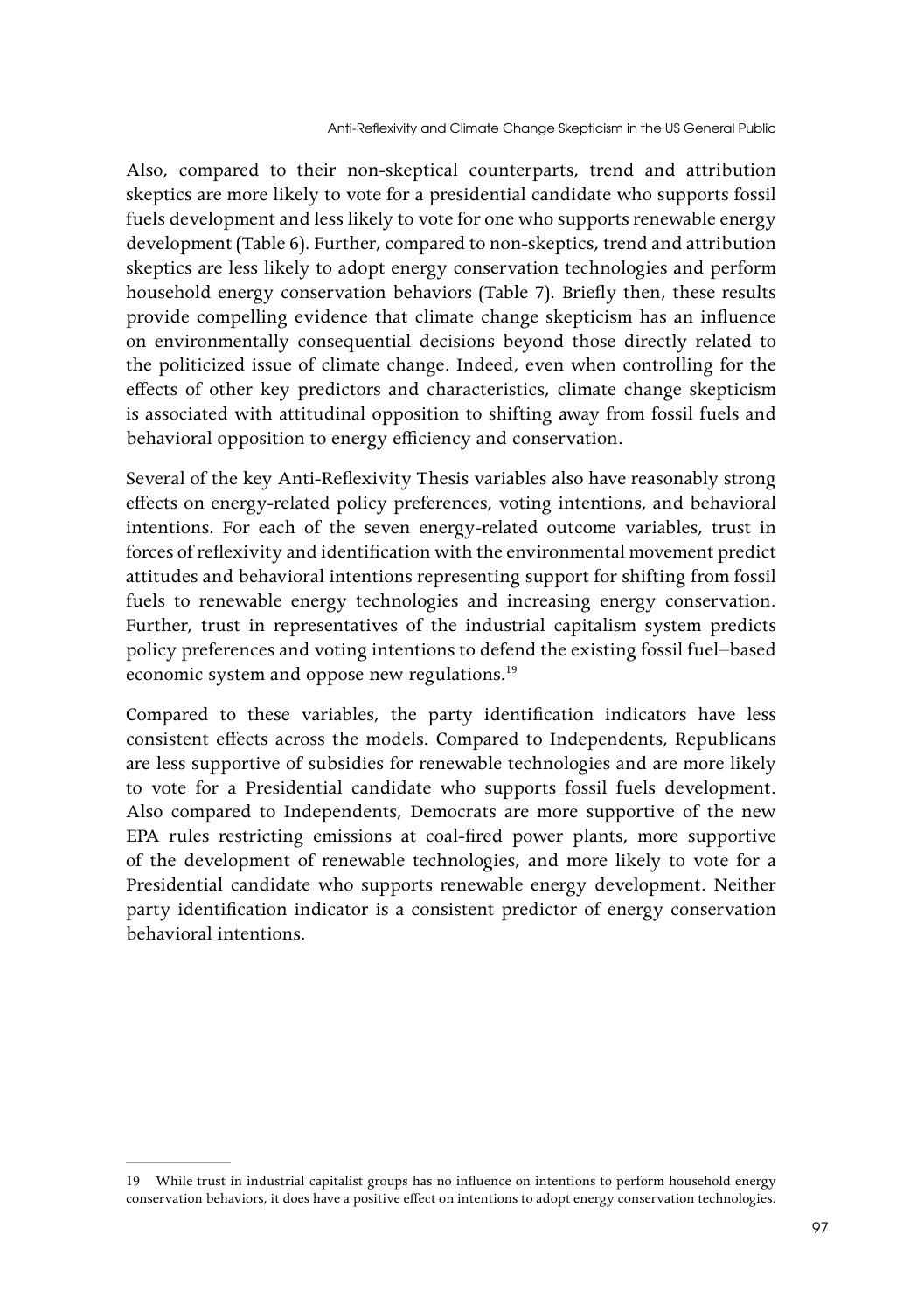| ¢                                                                                                            |                               |
|--------------------------------------------------------------------------------------------------------------|-------------------------------|
| )<br>)<br>!                                                                                                  |                               |
| com 10 marzo de la propincia de la propincia de la construcción de la marzo de la contra la<br>$\frac{1}{2}$ |                               |
| ううりつ ディーソーソー<br>،<br>;                                                                                       |                               |
| $\frac{1}{2}$<br>$\frac{1}{2}$<br>こり ひとりょう ありかんこう りょうりゅう<br>)<br>)                                           |                               |
| 5<br>5<br>5<br>5<br>5<br>j<br>،<br>امام<br>ı<br>$\frac{2}{3}$                                                | )<br>)<br>)<br>ĺ<br>くらい<br>डु |

|                                       |                   | Intention to Vote for Presidential Candidate<br>Who Supports Fossil Fuels Development | Who Supports Renewable Energy Development<br>Intention to Vote for Presidential Candidate |                   |
|---------------------------------------|-------------------|---------------------------------------------------------------------------------------|-------------------------------------------------------------------------------------------|-------------------|
| Predictors                            | Model 9           | Model 10                                                                              | Model 11                                                                                  | Model 12          |
| Anti-Reflexivity Indicators           |                   |                                                                                       |                                                                                           |                   |
| Trend skeptic                         | $0.28(0.02)***$   |                                                                                       | $-0.26(0.02)$ ***                                                                         |                   |
| Attribution skeptic                   |                   | $0.12(0.03)***$                                                                       |                                                                                           | $-0.25$ (0.02)*** |
| Trust in industrial capitalist groups | $0.31(0.01)***$   | $0.34(0.01)***$                                                                       | $-0.14(0.01)$ ***                                                                         | $-0.10000$        |
| Trust in forces of reflexivity        | $-0.14(0.01)$ *** | $-0.11(0.01)$ ***                                                                     | $0.35(0.01)$ ***                                                                          | $0.29(0.01)***$   |
| Self-identified environmentalist      | $-0.05(0.01)$ *** | $-0.05(0.02)$ **                                                                      | $0.25(0.01)***$                                                                           | $0.22(0.01)***$   |
| Republican                            | $0.31(0.02)***$   | $0.31$ (0.03)***                                                                      | $-0.00(0.02)$                                                                             | $0.08(0.02)$ **   |
| Democrat                              | $-0.02(0.02)$     | 0.01(0.02)                                                                            | $0.13(0.02)$ ***                                                                          | $0.12(0.02)***$   |
| Demographic and Social Chara          | cteristics        |                                                                                       |                                                                                           |                   |
| Female                                | $-0.15(0.02)$ *** | $-0.14(0.02)***$                                                                      | $-0.05(0.01)$ ***                                                                         | $-0.09$ (0.02)*** |
| Age                                   | $0.04(0.00)$ ***  | $0.04(0.00)$ ***                                                                      | $0.01(0.00)*$                                                                             | 0.01 (0.00)       |
| White                                 | $-0.00(0.02)$     | $-0.03(0.02)$                                                                         | $0.03(0.02)^*$                                                                            | $0.06(0.02)$ **   |
| Education                             | $-0.05(0.01)$ *** | $-0.07(0.01)$ ***                                                                     | $-0.01(0.01)$                                                                             | 0.01 (0.01)       |
| Income                                | $0.03(0.00)$ ***  | $0.03(0.01)***$                                                                       | 0.00 (0.00)                                                                               | 0.00 (0.00)       |
| Employed                              | 0.01 (0.02)       | 0.01 (0.02)                                                                           | $0.05(0.02)$ **                                                                           | 0.01 (0.02)       |
| Religiosity                           | $0.11(0.01)$ ***  | $0.12(0.01)***$                                                                       | 0.00 (0.01)                                                                               | $-0.01(0.01)$ **  |
| Parent                                | $0.15(0.02)***$   | $0.22(0.02)***$                                                                       | $0.08(0.02)$ ***                                                                          | $0.09(0.02)$ ***  |
| Urban                                 | $-0.02(0.02)$     | $-0.02(0.02)$                                                                         | 0.00 (0.02)                                                                               | $-0.00(0.02)$     |
| Rural                                 | $-0.01(0.02)$     | $-0.01(0.03)$                                                                         | $-0.04(0.02)$ **                                                                          | $-0.09(0.02)$ *** |
| Constant                              | 2.66 (0.05)***    | $2.38(0.07)***$                                                                       | $2.73(0.05)***$                                                                           | 2.88 (0.06)***    |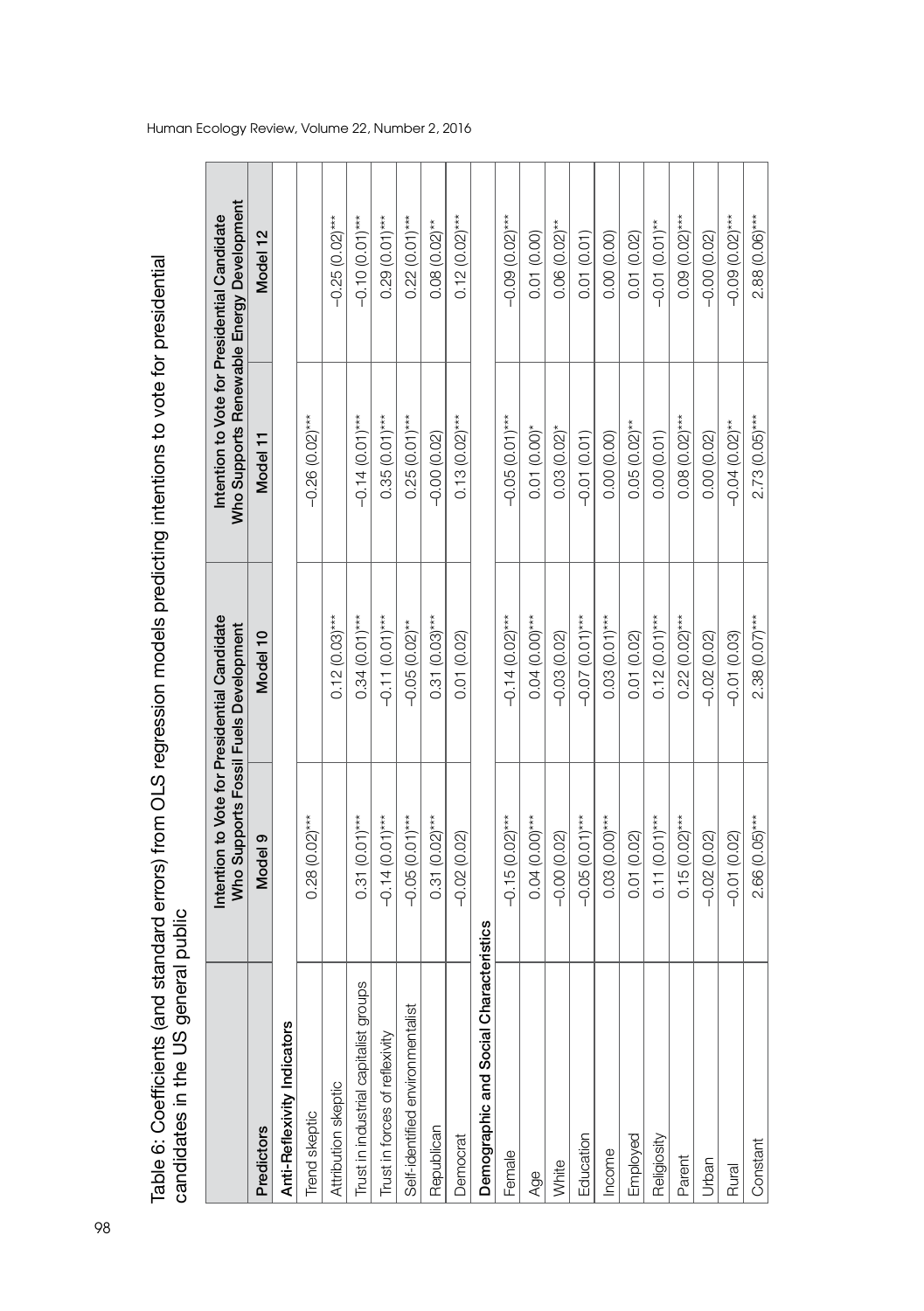|                         |                                                      | Intention to Vote for Presidential Candidate<br>Who Supports Fossil Fuels Development | Who Supports Renewable Energy Development | Intention to Vote for Presidential Candidate |
|-------------------------|------------------------------------------------------|---------------------------------------------------------------------------------------|-------------------------------------------|----------------------------------------------|
| Predictors              | Model <sub>9</sub>                                   | Model 10                                                                              | Model 11                                  | Model 12                                     |
| <b>Survey Waves</b>     |                                                      |                                                                                       |                                           |                                              |
| Vave 3                  | $-0.08$ (0.02) <sup>**</sup>                         |                                                                                       | $-0.06(0.02)$ **                          |                                              |
| Vave 4                  | $-0.10(0.02)$ ***                                    | $-0.01(0.03)$                                                                         | $-0.01(0.02)$                             | 0.05(0.03)                                   |
| Nave 5                  | $-0.08$ $(0.02)$ **                                  | $-0.03(0.03)$                                                                         | $-0.05(0.02)^*$                           | $-0.03(0.03)$                                |
| Nave 6                  | $-0.16(0.02)$ ***                                    | $-0.07(0.03)$ *                                                                       | $-0.06(0.02)$ **                          | $0.07(0.03)$ **                              |
| Nave 7                  | $-0.12(0.02)$ ***                                    | $-0.04(0.03)$                                                                         | $-0.09(0.02)$ ***                         | $-0.05(0.03)$                                |
|                         |                                                      |                                                                                       |                                           |                                              |
| Adjusted R <sup>2</sup> | 0.30                                                 | 0.23                                                                                  | 0.34                                      | 0.24                                         |
|                         | 12,498                                               | 7,214                                                                                 | 12,948                                    | 7,214                                        |
|                         | 「このことは、「日本のことは、「このことは、「このことは、」ということは、「このことは、「このことは、」 |                                                                                       |                                           |                                              |

Notes: The reference category for political party identification is "Independent." The reference category for place of residence is "Suburban." The reference category Notes: The reference category for political party identification is "Independent." The reference category for place of residence is "Suburban." The reference category for survey wave in Models 9 and 11 is Wave 2, and the reference category for survey wave in Models 10 and 12 is Wave 3. for survey wave in Models 9 and 11 is Wave 2, and the reference category for survey wave in Models 10 and 12 is Wave 3.

\* *p* < .05 \*\* *p* < .01 \*\*\*  $p \le 05$   $\frac{1}{2} p \le 01$   $\frac{1}{2} p \le 001$ 

Table 7: Coefficients (and standard errors) from OLS regression models predicting intentions to perform energy Table 7: Coefficients (and standard errors) from OLS regression models predicting intentions to perform energy conservation behaviors in the US general public conservation behaviors in the US general public

|                                       |                   | <b>Conservation Technologies</b><br>Intention to Adopt Energy |                  | Energy Conservation Behaviors<br>Intention to Perform Household |
|---------------------------------------|-------------------|---------------------------------------------------------------|------------------|-----------------------------------------------------------------|
| Predictors                            | Model 13          | Model 14                                                      | Model 15         | Model 16                                                        |
| Anti-Reflexivity Indicators           |                   |                                                               |                  |                                                                 |
| Trend skeptic                         | $-0.22(0.05)$ *** |                                                               | $-0.19(0.07)$ ** |                                                                 |
| Attribution skeptic                   |                   | $-0.38(0.05)$ ***                                             |                  | $-0.29(0.06)$ ***                                               |
| Trust in industrial capitalist groups | $0.12(0.02)***$   | $0.19(0.02)***$                                               | $-0.00(0.03)$    | 0.03(0.3)                                                       |
| Trust in forces of reflexivity        | $0.27(0.02)***$   | $0.18(0.02)$ ***                                              | $0.27(0.03)$ *** | $0.23(0.3)***$                                                  |
| Self-identified environmentalist      | $0.52(0.03)***$   | $0.48(0.03)***$                                               | $0.35(0.03)$ *** | $0.31(0.04)$ ***                                                |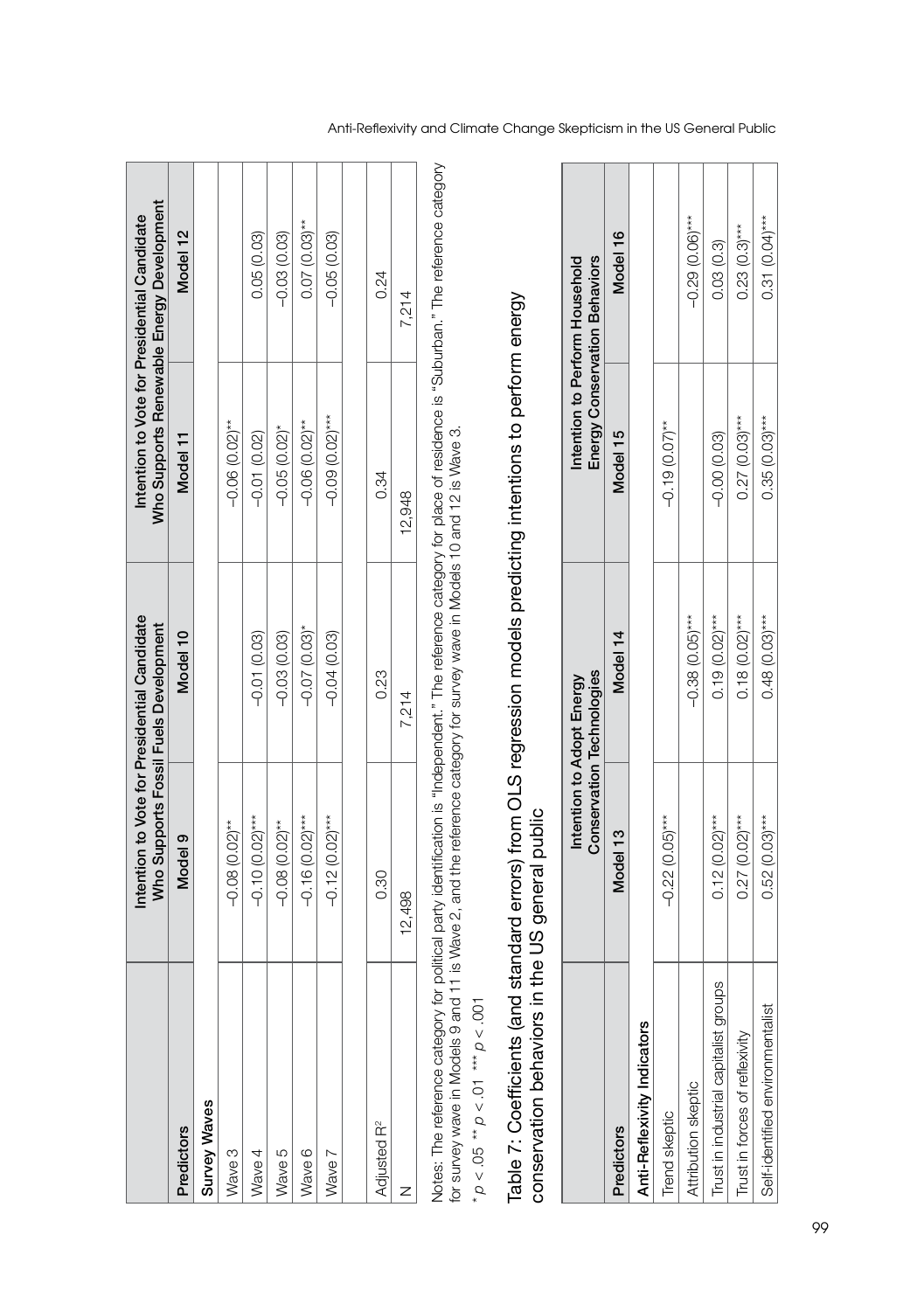|                                                                                                                                                                        |                             | <b>Conservation Technologies</b><br>Intention to Adopt Energy |                                 | Energy Conservation Behaviors<br>Intention to Perform Household |
|------------------------------------------------------------------------------------------------------------------------------------------------------------------------|-----------------------------|---------------------------------------------------------------|---------------------------------|-----------------------------------------------------------------|
| Predictors                                                                                                                                                             | Model 13                    | Model 14                                                      | Model 15                        | Model 16                                                        |
| Republican                                                                                                                                                             | $-0.14(0.04)$ **            | $-0.09(0.06)$                                                 | $-0.03(0.06)$                   | 0.12(0.07)                                                      |
| <b>Democrat</b>                                                                                                                                                        | 0.03(0.04)                  | 0.08(0.05)                                                    | 0.02(0.06)                      | 0.03(0.06)                                                      |
| Demographic and Social Characteristics                                                                                                                                 |                             |                                                               |                                 |                                                                 |
| Female                                                                                                                                                                 | $-0.12(0.03)$ ***           | $-0.21(0.04)***$                                              | $0.14(0.05)$ **                 | $0.14(0.05)$ **                                                 |
| Age                                                                                                                                                                    | $-0.08(0.01)$ ***           | $-0.09(0.01)***$                                              | $0.06(0.01)***$                 | $0.06(0.01)***$                                                 |
| White                                                                                                                                                                  | $-0.24(0.04)***$            | $-0.16(0.05)$ **                                              | $-0.09(0.06)$                   | $-0.04(0.06)$                                                   |
| Education                                                                                                                                                              | $0.06(0.02)***$             | $0.08(0.02)***$                                               | 0.01(0.02)                      | 0.00 (0.03)                                                     |
| Income                                                                                                                                                                 | $0.07(0.01)$ ***            | $0.08(0.01)$ ***                                              | $0.06(0.01)$ ***                | $0.06(0.01)***$                                                 |
| Employed                                                                                                                                                               | $0.15(0.04)***$             | $0.17(0.04)***$                                               | $-0.01(0.05)$                   | 0.02(0.05)                                                      |
| Religiosity                                                                                                                                                            | $0.12(0.02)***$             | $0.13(0.02)***$                                               | 0.03(0.03)                      | 0.04(0.03)                                                      |
| Parent                                                                                                                                                                 | $0.34(0.04)***$             | $0.38(0.05)***$                                               | $0.18(0.05)$ **                 | $0.17(0.06)$ **                                                 |
| Urban                                                                                                                                                                  | $-0.01(0.04)$               | $-0.03(0.05)$                                                 | $-0.12(0.05)$ *                 | $-0.05(0.06)$                                                   |
| Rural                                                                                                                                                                  | $-0.08(0.04)$               | $-0.09(0.05)$                                                 | $-0.01(0.06)$                   | $-0.01(0.07)$                                                   |
| Constant                                                                                                                                                               | $1.74(0.11)***$             | $1.92 (0.14)***$                                              | $3.88(0.16)***$                 | $3.91(0.18)***$                                                 |
| <b>Survey Waves</b>                                                                                                                                                    |                             |                                                               |                                 |                                                                 |
| Wave 5                                                                                                                                                                 | 0.04(0.05)                  | $-0.01(0.05)$                                                 |                                 |                                                                 |
| Wave 6                                                                                                                                                                 | $-0.15(0.05)$ <sup>**</sup> | $-0.23(0.05)***$                                              | $-0.10(0.05)$ *                 | $-0.14(0.05)$ **                                                |
| Wave 7                                                                                                                                                                 | 0.06 (0.05)                 | 0.01 (0.06)                                                   |                                 |                                                                 |
|                                                                                                                                                                        |                             |                                                               |                                 |                                                                 |
| Adjusted R <sup>2</sup>                                                                                                                                                | 0.26                        | 0.24                                                          | $\overline{0}$ . $\overline{1}$ | 0.10                                                            |
| Z                                                                                                                                                                      | 8,164                       | 5,710                                                         | 4,083                           | 2,888                                                           |
| Notes: The reference category for political party identification is "Independent." The reference category for place of residence is "Suburban." The reference category |                             |                                                               |                                 |                                                                 |

Notes: The reference category for political party identification is "Independent." The reference category for place of residence is "Suburban." The reference category ົ້ Notes: The reference category for political party identification is "Independent." The reference category for place of residence<br>for survey wave in Models 13 and 14 is Wave 3, and the reference category for survey wave in for survey wave in Models 13 and 14 is Wave 3, and the reference category for survey wave in Models 15 and 16 is Wave 4. \* *p* < .05 \*\* *p* < .01 \*\*\* *p* < .001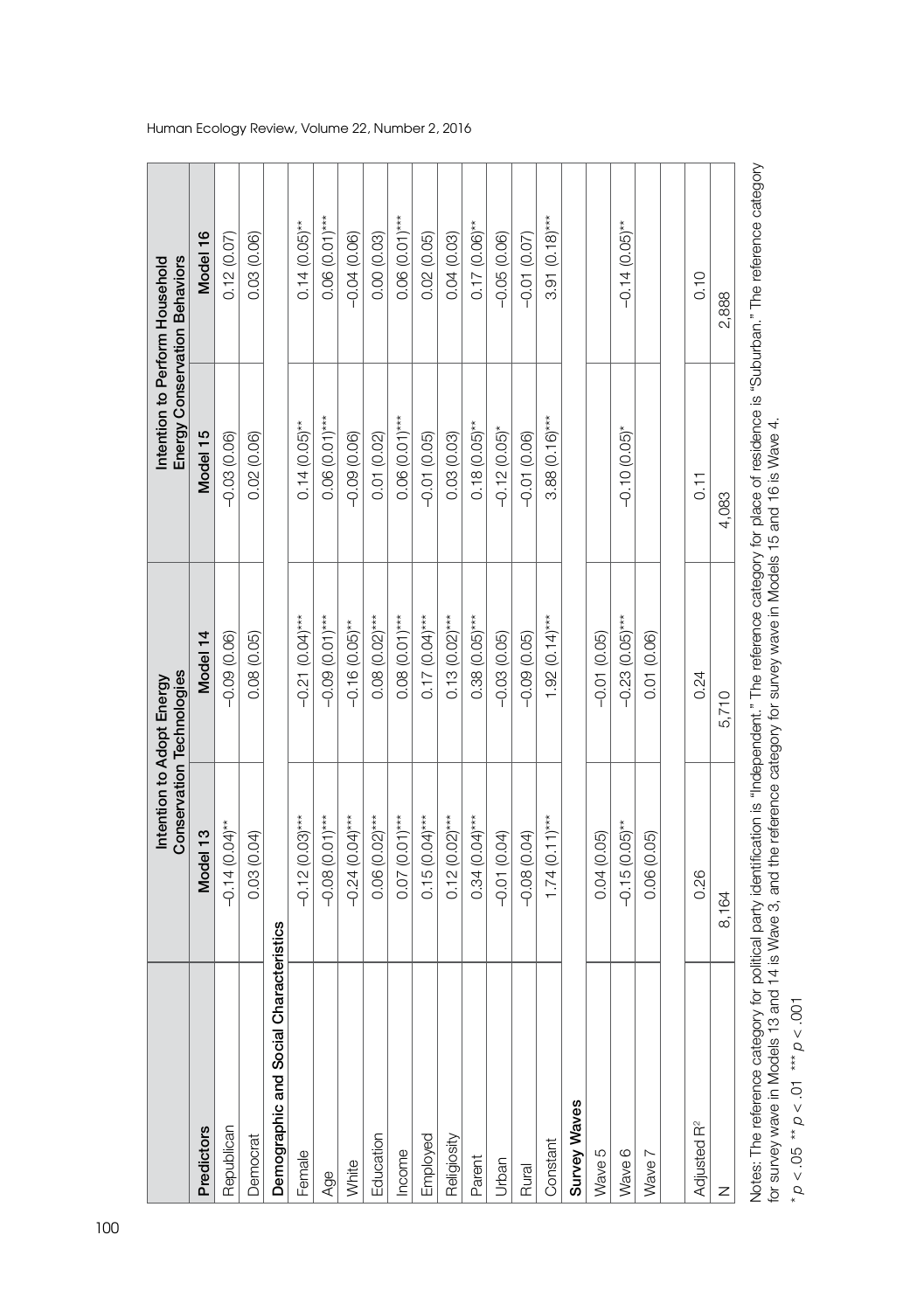For the most part, respondents' demographic and social characteristics account for little of the adjusted  $\mathbb{R}^2$  values across the models in Tables 4 to 7. Not surprisingly, few of these control variables have consistent effects across the models. Education has a positive effect and living in a rural area (compared to living in a suburban area) has a negative effect on support for the EPA's new rules restricting emissions from coal-fired power plants (Table 4). While whites report greater support for the development of renewable technologies than do non-whites, parents and less-wealthy adults report greater support for subsidies for renewable technologies than do non-parents and wealthier adults (Table 5).

Both males and parents are more likely than are females and non-parents to vote for candidates who support the development of either fossil fuels or renewable energy sources (Table 6). While older, lesser educated, wealthier, and more religious adults are more likely than are their respective counterparts to vote for a presidential candidate who supports fossil fuels development, non-Whites and rural residents are less likely than are their respective counterparts to vote for a presidential candidate who supports renewable energy development. While males and older adults are more likely than are females and younger adults to purchase or adopt energy conservation technologies, the reverse is true for performing household energy conservation behaviors (Table 7). Also, parents and wealthier adults are more likely than are non-parents and less-wealthy adults to adopt energy conservation technologies and perform household energy conservation behaviors. Finally, non-Whites, the highly educated, employed adults, and more religious adults are more likely than are their respective counterparts to adopt energy conservation technologies.

### **Conclusion**

While the Anti-Reflexivity Thesis has been employed primarily to explain organized climate change denial (e.g., McCright & Dunlap, 2010), this study demonstrates that it also provides theoretical purchase for explaining patterns of climate change skepticism within the general public. Briefly, identification with or trust in groups representing or defending the industrial capitalist system increases the likelihood of skepticism of the reality and human cause of climate change. These effects suggest that anti-reflexivity more generally—beyond that which is institutionalized within and promoted by the politically conservative Republican party—likely impacts climate change skepticism in the general public. Also, identification with or trust in groups representing or defending forces of reflexivity decreases the likelihood of trend and attribution skepticism.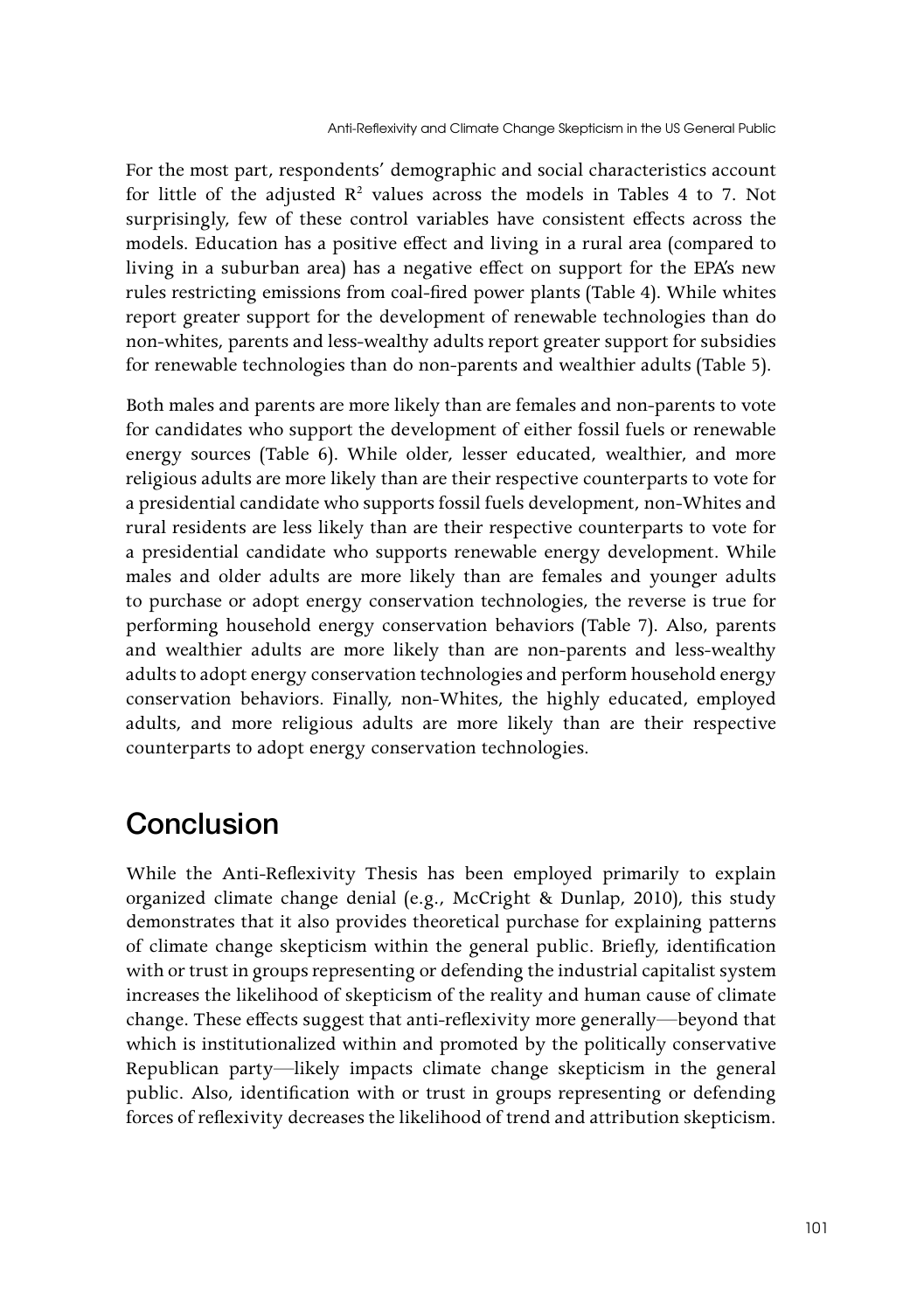Further, this study finds that both trend and attribution skepticism are related to citizens' energy-related policy preferences, voting intentions, and behavioral intentions in ways consistent with the Anti-Reflexivity Thesis. That is, trend and attribution skeptics report attitudes and behavioral intentions that generally support the existing fossil fuels–based industrial capitalist system and oppose regulatory interventions to reform the system either slightly or substantially. These results demonstrate that climate change skepticism influences environmentally consequential decisions beyond those directly related to the politicized issue of climate change.

The literature on climate change skepticism is still developing, even as some robust patterns have emerged. Future survey research should continue examining predictors of climate change skepticism in the general publics of countries around the world. Such work may employ the Anti-Reflexivity Thesis, especially including measures of key components of the argument. For instance, finding that trust in and identification with forces of anti-reflexivity influence climate change skepticism independent of the effect of political orientation in the US suggests that these variables may be as or more efficacious in countries where climate change is less politicized and skepticism is less aligned with political orientation. Future work also should aim to employ more sophisticated techniques (e.g., structural equation modeling) to model both direct and indirect effects in path analyses. This research also may incorporate other theoretically relevant predictors (e.g., values orientations) that are likely to influence climate change skepticism.

Scholars also should conduct experimental work to investigate the types of messages, frames, messengers, and modes of delivery that may amplify or reduce climate change skepticism. A few such experimental studies have been conducted already. While some suggest there is cause for optimism regarding efforts at decreasing skepticism (e.g., Hornsey et al., 2015), others are less sanguine (e.g., McCright et al., 2016). Nevertheless, some recent developments—such as a growing number of prominent US Republicans and conservative leaders publicly accepting the science of climate change and advocating climate action (e.g., George Schultz, Bob Inglis, etc.) and Pope Francis's June 2015 encyclical on climate change—suggest messages and messengers worthy of experimental testing.

## References

Beck, U. (1992). *Risk Society*. London: Sage.

Boussalis, C., & Coan, T. G. (2016). Text-mining the signals of climate change doubt. *Global Environmental Change,* 36, 89–100.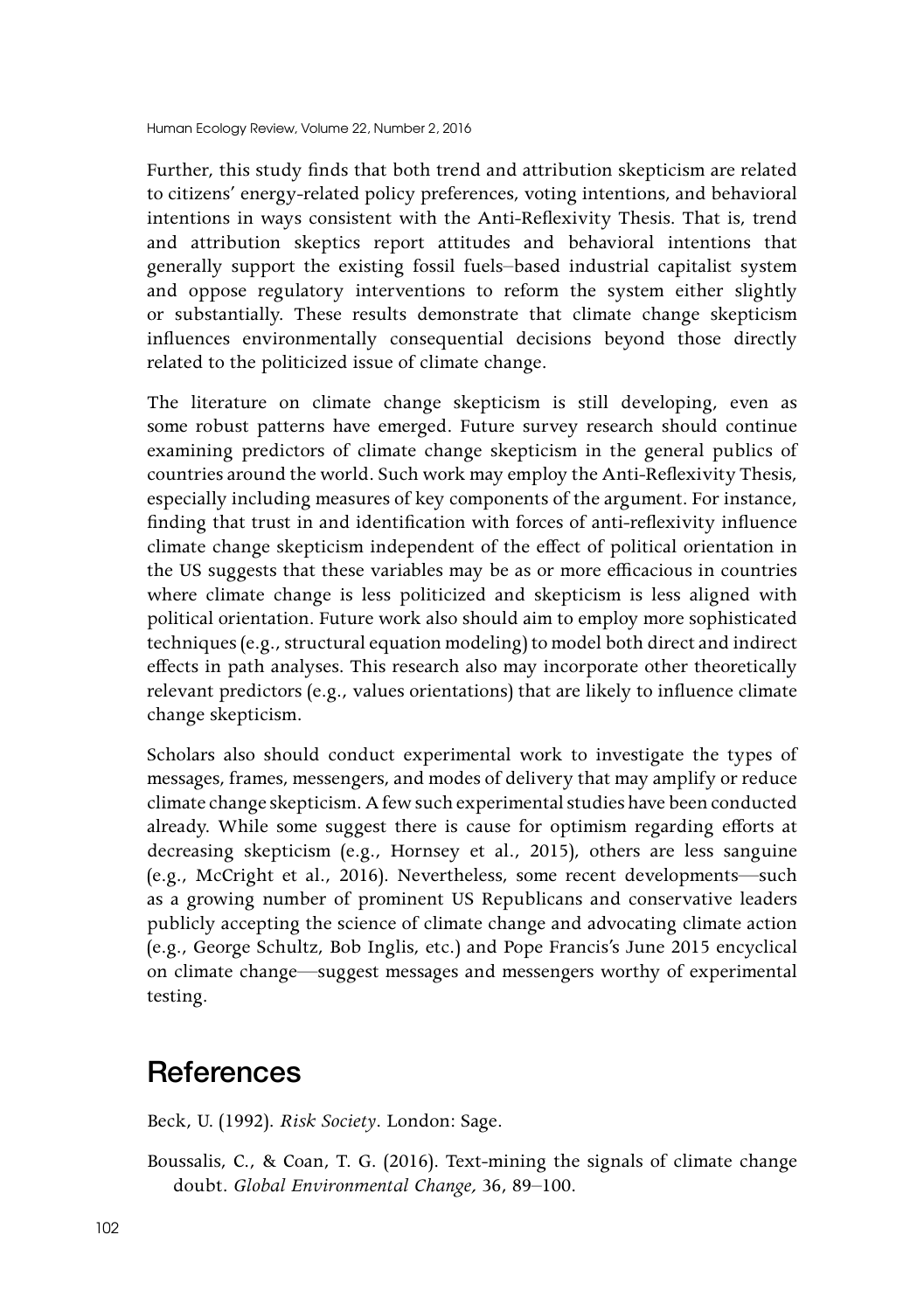- Brulle, R. J. (2014). Institutionalizing delay: Foundation funding and the creation of U.S. climate change counter-movement organizations. *Climatic Change,* 122, 681–694.
- Campbell, T. H., & Kay, A. C. (2014). Solution aversion: On the relation between ideology and motivated disbelief. *Journal of Personality and Social Psychology,* 107, 809–824.
- Capstick, S. B., & Pidgeon, N. F. (2014). What *is* climate change skepticism?: Examination of the concept using a mixed methods study of the UK public. *Global Environmental Change,* 24, 389–401.
- Cho, C. H., Martens, M. J., Kim, H., & Rodrigue, M. (2011). Astroturfing global warming: It isn't always greener on the other side of the fence. *Journal of Business Ethics,* 104, 571–587.
- Clements, B. (2012). Exploring public opinion on the issue of climate change in Britain. *British Politics,* 7, 183–202.
- Dunlap, R. E., & Jacques, P. J. (2013). Climate change denial books and conservative think tanks: Exploring the connection. *American Behavioral Scientist,* 57, 699–731.
- Dunlap, R. E., & McCright, A. M. (2010). Climate change denial: Sources, actors, and strategies. In C. Lever-Tracy (Ed.), *Routledge Handbook of Climate Change and Society* (pp. 240–259). New York: Routledge Press.
- Dunlap, R. E., & McCright, A. M. (2011). Organized climate change denial. In J. Dryzek, R. Norgaard, & D. Schlosberg (Eds.), *Oxford Handbook of Climate Change and Society* (pp. 144–160). Cambridge: Oxford University Press.
- Dunlap, R. E., & McCright, A. M. (2015). Challenging climate change: The denial countermovement. In R. E. Dunlap & R. J. Brulle (Eds.), *Sociological Perspectives on Global Climate Change* (pp. 300–332). New York: Oxford University Press.
- Eisinga, R., Grotenhius, M. T., & Pelzer, B. (2013). The Reliability of a twoitem scale: Pearson, Cronbach, or Spearman-Brown? *International Journal of Public Health,* 58, 637–642.
- Engels, A., Hüther, O., Schäfer, M., & Held, H. (2013). Public climatechange skepticism, energy preferences, and political participation. *Global Environmental Change,* 23, 1018–1027.
- Evans, J. H., & Feng, J. (2013). Conservative Protestantism and skepticism of scientists studying climate change. *Climatic Change,* 121, 595–608.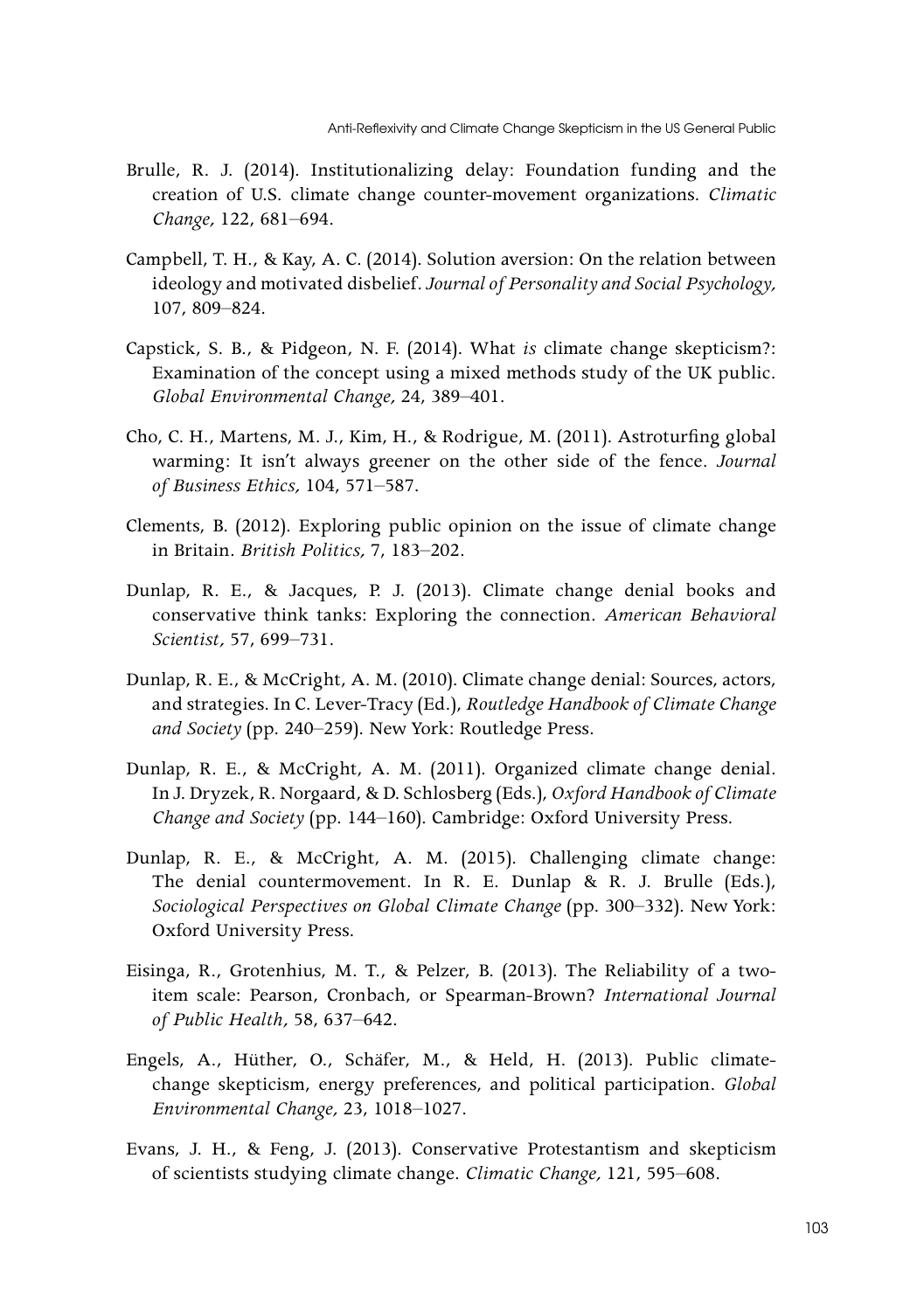- Farrell, J. (2016a). Corporate funding and ideological polarization about climate change. *Proceedings of the National Academy of Sciences,* 113, 1, 92–97.
- Farrell, J. (2016b). Network structure and influence of the climate change counter-movement. *Nature Climate Change,* 6, 370–374.
- Feldman, L., Maibach, E. W., Roser-Renouf, C, & Leiserowitz, A. (2012). Climate on cable: The nature and impact of global warming coverage on Fox News, CNN, and MSNBC. *International Journal of Press/Politics,* 17, 3–31.
- Foster, J. B., Clark, B., & York, R. (2011). *The Ecological Rift: Capitalism's War on Earth*. New York: Monthly Review Press.
- Freudenburg, W. R., Gramling, R., & Davidson, D. J. (2008). Scientific certainty argumentation methods (SCAMs): Science and the politics of doubt. *Sociological Inquiry,* 78, 2–38.
- Giddens, A. (1990). *The Consequences of Modernity*. Oxford: Polity Press.
- Gleeson, B. (2000). Reflexive modernization. *International Planning Studies,* 5, 117–135.
- Gould, K. A. (2015). Slowing the nanotechnology treadmill: Impact science versus production science for sustainable technological development. *Environmental Sociology,* 1(3), 143–151.
- Häkkinen, K., & Akrami, N. (2014). Ideology and climate change denial. *Personality and Individual Differences,* 70, 62–65.
- Hamilton, L. C. (2012). Did the Arctic ice recover?: Demographics of true and false climate facts. *Weather, Climate, and Society,* 4, 236–249.
- Heath, Y., & Gifford, R. (2006). Free-market ideology and environmental degradation: The case of belief in global climate change. *Environment and Behavior,* 38, 48–71.
- Hmielowski, J. D., Feldman, L., Myers, T. A., Leiserowitz, A., & Maibach, E. (2014). An Attack on science?: Media use, trust in scientists, and perceptions of global warming. *Public Understanding of Science,* 23, 866–883.
- Hobson, K., & Niemeyer, S. (2013). 'What skeptics believe': The Effects of information and deliberation on climate change skepticism. *Public Understanding of Science,* 22, 396–412.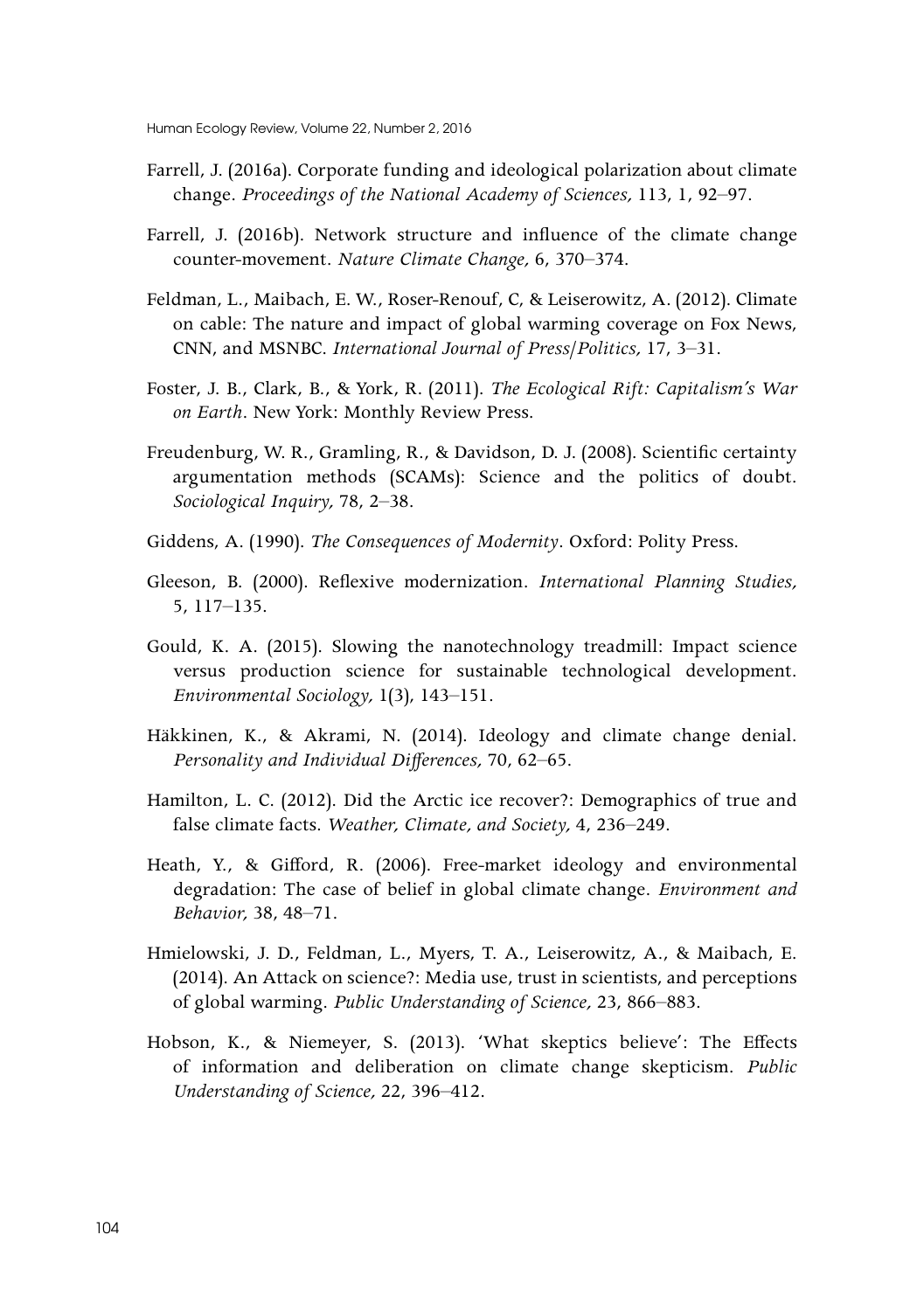- Hornsey, M. J., Fielding, K. S., McStay, R., Reser, J. P., & Bradley, G. L. (2015). Are people high in skepticism about anthropogenic climate change necessarily resistant to influence?: Some cause for optimism. *Environment and Behavior.* doi: 10.1177/0013916515574085.
- Jacques, P. (2006). The Rearguard of modernity: Environmental skepticism as a struggle of citizenship. *Global Environmental Politics,* 6, 76–101.
- Lahsen, M. (2008). Experiences of modernity in the greenhouse. *Global Environmental Change,* 18, 204–219.
- Layzer, J. (2007). Deep Freeze. In M. E. Kraft & S. Kamieniecki (Eds.), *Business and Environmental Policy* (pp. 93–125). Cambridge, MA: MIT Press.
- Leiserowitz, A. A., Maibach, E. W., Roser-Renouf, C., Smith, N., & Dawson, E. (2012). Climategate, public opinion, and the loss of trust. *American Behavioral Scientist,* 57, 818–837.
- Leviston, Z., & Walker, I. (2012). Beliefs and denials about climate change: An Australian perspective. *Ecopsychology,* 4, 277–285.
- Leviston, Z., Walker, I., & Morwinski, S. (2013). Your opinion on climate change might not be as common as you think. *Nature Climate Change,* 3, 334–337.
- Lewandowsky S., Gignac, G. E., & Oberauer, K. (2013). The Role of conspiracist ideation and worldviews in predicting rejection of science. *PLoS ONE,* 8, e75637.
- Lewandowsky, S., Oberauer, K., & Gignac, G. E. (2013). NASA faked the Moon landing—therefore (climate) science is a hoax: An anatomy of the motivated rejection of science. *Psychological Science,* 24, 622–633.
- Lo, A. Y. (2014). The Right to doubt: Climate change skepticism and asserted rights to private property. *Environmental Politics,* 23, 549–569.
- McCright, A. M. (2007). Dealing with climate change contrarians. In S. C. Moser & L. Dilling (Eds.), *Creating a Climate for Change: Communicating Climate Change and Facilitating Social Change* (pp. 200–212). New York: Cambridge University Press.
- McCright, A. M., Charters, M., Dentzman, K., & Dietz, T. 2016. Examining the effectiveness of climate change frames in the face of a denialist counterframe. *Topics in Cognitive Science,* 8(1), 76–97.
- McCright, A. M., Dentzman, K., Charters, M., & Dietz, T. (2013). The Influence of political ideology on trust in science. *Environmental Research Letters,* 8, 044029.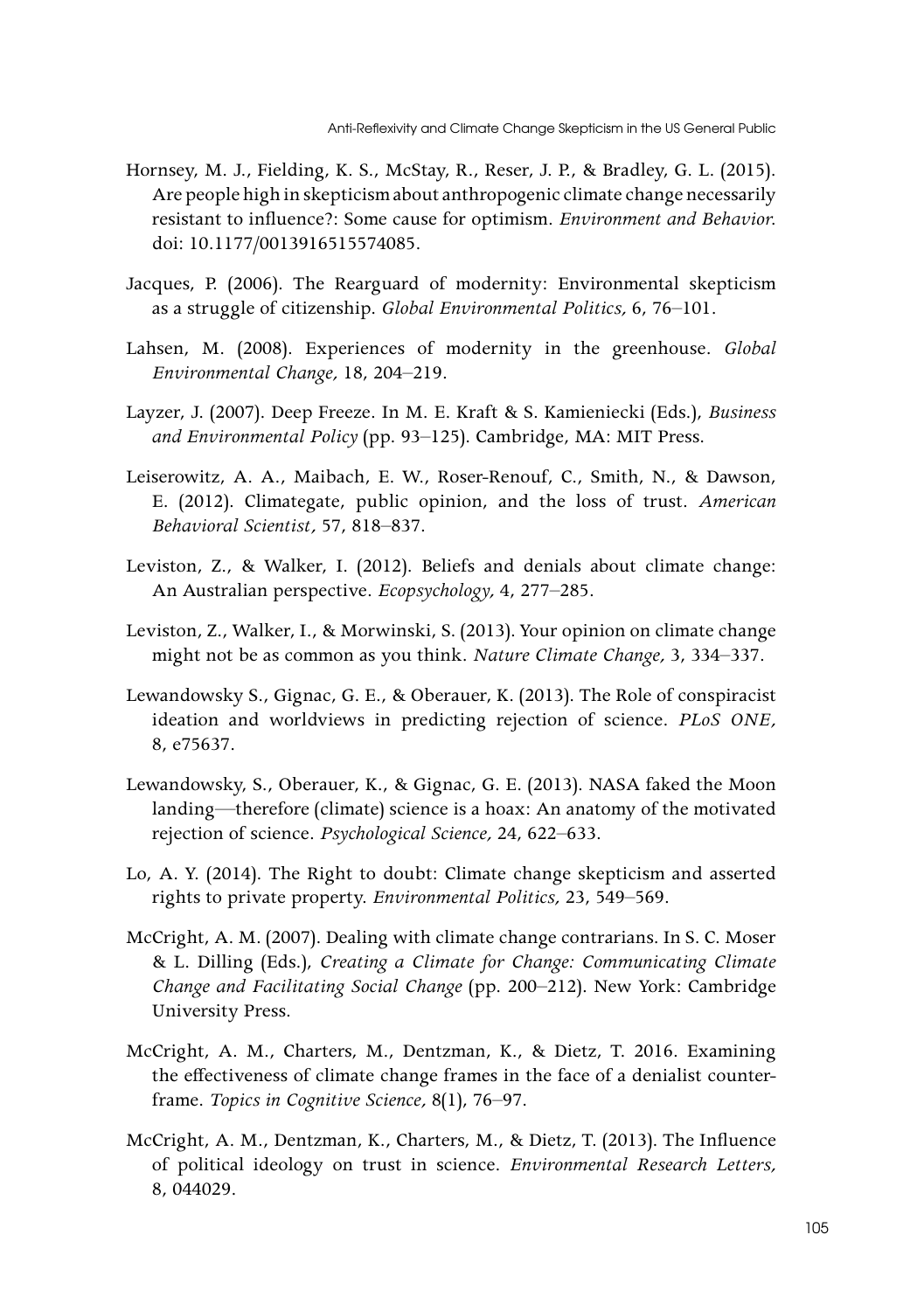Human Ecology Review, Volume 22, Number 2, 2016

- McCright, A. M., & Dunlap, R. E. (2000). Challenging global warming as a social problem: An analysis of the conservative movement's counter claims. *Social Problems,* 47, 499–522.
- McCright, A. M., & Dunlap, R. E. (2003). Defeating Kyoto: The conservative movement's impact on U.S. climate change policy. *Social Problems,* 50, 348–373.
- McCright, A. M., & Dunlap, R. E. (2010). Anti-Reflexivity: The American conservative movement's success in undermining climate science and policy. *Theory, Culture, and Society,* 27, 100–133.
- McCright, A. M., & Dunlap, R. E. (2011a). Cool dudes: The Denial of climate change among conservative white males in the United States. *Global Environmental Change,* 21, 1163–1172.
- McCright, A. M., & Dunlap, R. E. (2011b). The Politicization of climate change and polarization in the American public's views of global warming, 2001-2010. *The Sociological Quarterly,* 52, 155–194.
- McCright, A. M., Dunlap, R. E., & Xiao, C. (2013). Perceived scientific agreement and support for government action on climate change in the USA. *Climatic Change,* 119, 511–518.
- McCright, A. M., Xiao, C., & Dunlap, R. E. (2014). Political polarization on support for government spending on environmental protection in the USA, 1974–2012. *Social Science Research,* 48, 251–260.
- Merton, R. K. (1938). Science and the social order. *Philosophy of Science,* 5, 321–337.
- Mol, A. P. J. (2000). The Environmental movement in an era of ecological modernization. *Geoforum,* 32, 45–56.
- Oreskes, N., & Conway, E. M. (2010). *Merchants of Doubt*. New York: Bloomsbury Press.
- Poortinga, W., Spence, A., Whitmarsh, L., Capstick, S., & Pidgeon, N. F. (2011). Uncertain climate: An Investigation into public skepticism about anthropogenic climate change. *Global Environmental Change,* 21, 1015–1024.
- Rahmstorf, S. (2004). The Climate skeptics. In Munich Re (Ed.), *Weather Catastrophes and Climate Change* (pp. 76–83). Munich, Germany: Munich Re.
- Rosa, E. A., Renn, O., & McCright, A. M. (2014). *The Risk Society Revisited: Social Theory and Governance*. Philadelphia, PA: Temple University Press.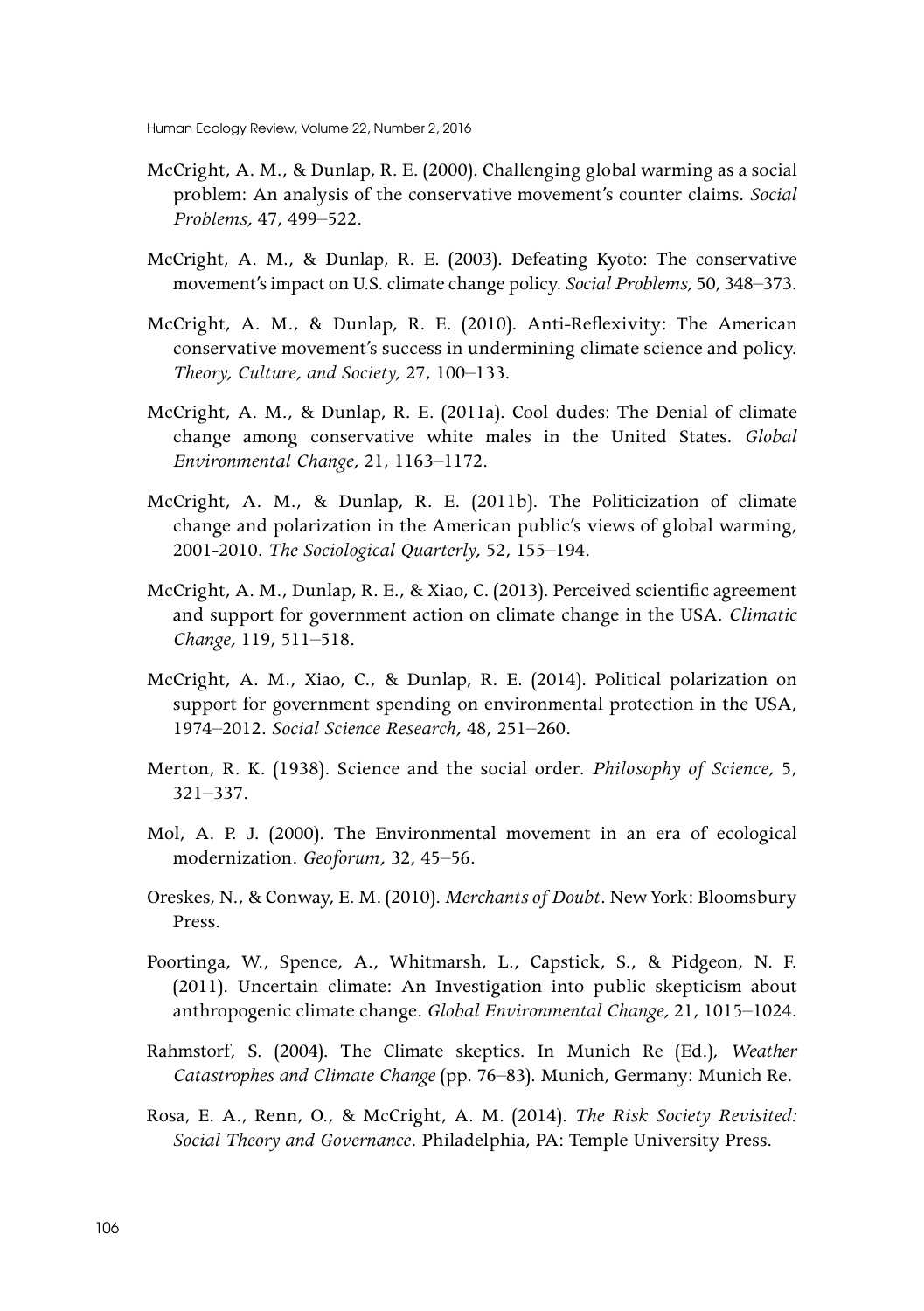- Schnaiberg, A. (1980). *The Environment: From Surplus to Scarcity*. New York: Oxford University Press.
- Smith, N., & Leiserowitz, A. (2012). The Rise of global warming skepticism: Exploring affective image associations in the United States over time. *Risk Analysis,* 32, 1021–1032.
- Whitmarsh, L. (2011). Skepticism and uncertainty about climate change: Dimensions, determinants and change over time. *Global Environmental Change,* 21, 690–700.